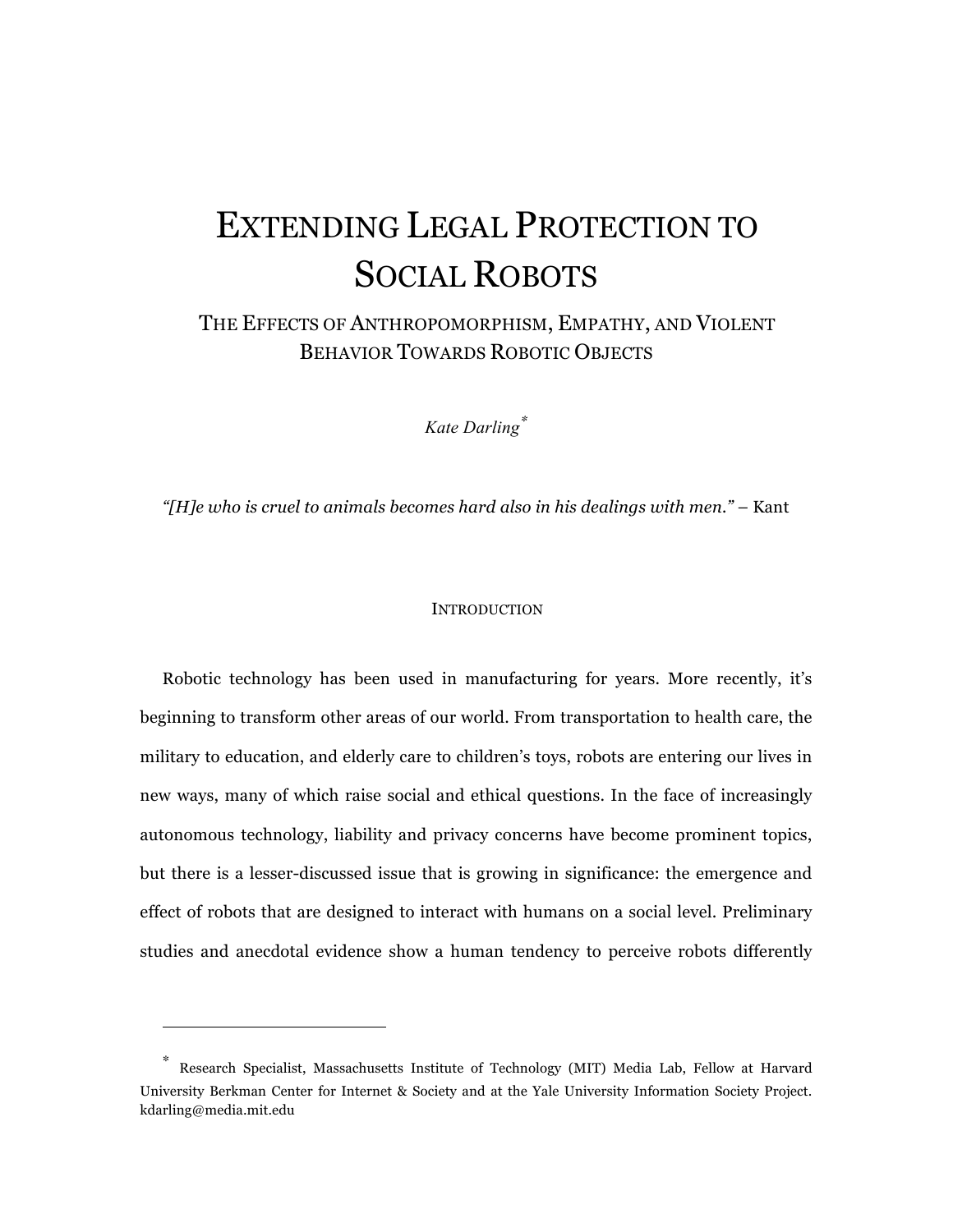1 *Extending Legal Protection to Social Robots* [2014 than we do other objects.1 As more and more robotic companions enter into our lives and homes, and those robots are increasingly engineered to engage us socially, our inclination to project life-like qualities onto robots raises design and policy questions.

People are prone to anthropomorphism, that is, we project our own inherent qualities onto other entities to make them seem more human-like. Our well-documented inclination to anthropomorphically relate to animals translates remarkably well to robots.2 A key characteristic of social robots is that they are specifically designed to elicit these projections. Studies with state-of-the-art technology indicate that humans already interact differently with social robots than they do with other objects.3 But if we tend to perceive robots as lifelike things, should we be treating them more like devices or like creatures?

This chapter explores the near-future possibility of regulating people's behavior towards certain types of robots, given that such technology increasingly appeals to our anthropomorphic tendencies.4 It offers some thoughts on why treating robots more like

l

<sup>1</sup> Heather Knight, *How Humans Respond to Robots: Building Public Policy through Good Design*, BROOKINGS REPORT (2014); Martin Saerbeck, Christoph Bartneck, *Attribution of Affect to Robot Motion*, PROCEEDINGS OF THE 5TH ACM/IEEE INTERNATIONAL CONFERENCE ON HUMAN-ROBOT INTERACTION (HRI2010), Osaka, 53-60 (2010); *see for example also* JULIE CARPENTER, THE QUIET PROFESSIONAL: AN INVESTIGATION OF U.S. MILITARY EXPLOSIVE ORDNANCE DISPOSAL PERSONNEL INTERACTIONS WITH EVERYDAY FIELD ROBOTS, Dissertation, University of Washington (2013).

<sup>2</sup> *See* Brian R. Duffy, *Anthropomorphism and the social robot*, 42 ROBOTICS AND AUTONOMOUS SYSTEMS 179-83 (2003).

<sup>3</sup> *See for example* Cynthia Breazeal*, Toward Sociable Robots*, 42 ROBOTICS AND AUTONOMOUS SYSTEMS, 167-75 (2003); Christoph Bartneck, Michel van der Hoek, Omar Mubin, Abdullah Al Mahmud, *"Daisy, Daisy, Give me your answer do!" – Switching off a robot,* PROCEEDINGS OF THE 2ND ACM/IEEE INTERNATIONAL CONFERENCE ON HUMAN-ROBOT INTERACTION, Washington DC, 217–22 (2007); Peter Kahn, Takayuki Kanda, Hiroshi Ishiguro, Nathan Freier, Rachel Severson, Brian Gill, Jolina Ruckert, Solace Shen, *'Robovie, you'll have to go into the closet now': Children's social and moral relationships with a humanoid robot*, DEVELOPMENTAL PSYCHOLOGY, 48(2), 303-14 (2012).

<sup>4</sup> This is not the same conversation as "rights for robots," which assumes a futuristic world of fully autonomous and highly sophisticated androids that are nearly indistinguishable from humans. While technological development may someday lead to such a Blade Runner-esque scenario, we have no idea what the technology or legal system will look like by that point, so most discussions of "robot rights" remain firmly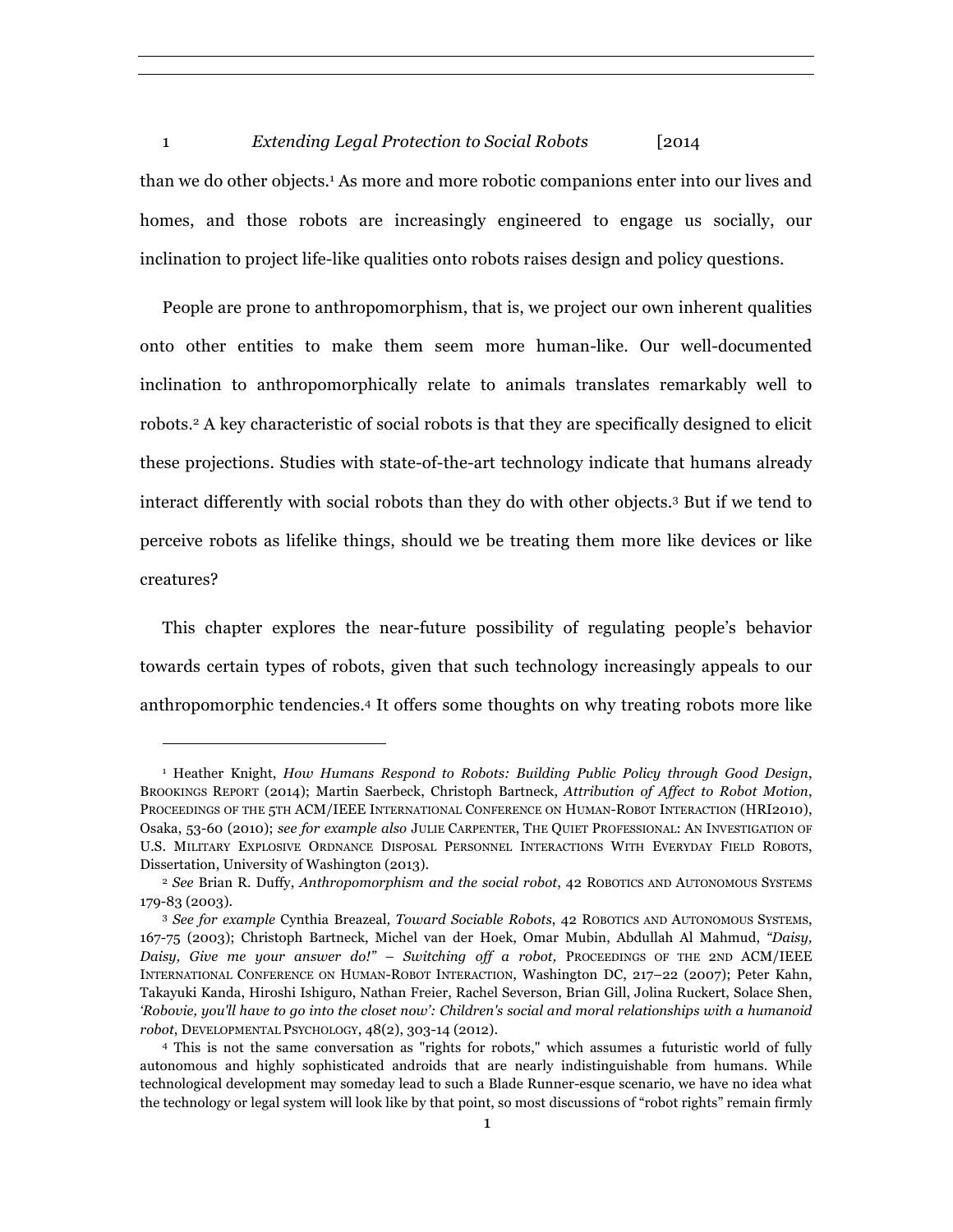2 *Extending Legal Protection to Social Robots* [2014 animals could help discourage human behavior that would be harmful in other contexts. Finally, it demonstrates how this regulation would fit into our current legal framework as analog to animal abuse laws.

#### WHAT IS A SOCIAL ROBOT?

A *social robot* is a physically embodied, autonomous5 agent that communicates and interacts with humans on a social level. <sup>6</sup> For the purposes of this chapter, it is important to distinguish social robots from inanimate computers or software, as well as from industrial or service robots that are not designed to be social. Social robots communicate through social cues, display adaptive learning behavior, and mimic various emotional states.7 Our interactions with them follow social behavior patterns, and are designed to encourage emotional relationships. Examples of early social robots include interactive robotic toys like Sony's AIBO dog and Innovo Labs' robotic dinosaur Pleo; robot companions such as Aldebaran's NAO and Pepper robots; medical and health monitoring devices like the theraputic Paro baby seal and Intuitive Automata's weight

in the philosophical rather than imminently pragmatic realm. This chapter suggests, however, that the development of social robots that interact with us on an emotional level could inspire a deliberation of "protecting" robots based on the societal implications of anthropomorphism.

<sup>5</sup> Autonomy in robotics can be understood to mean as little as the ability to perform tasks without continuous human input or control. For purposes of this chapter, autonomy is defined as the ability to "make (limited) decisions about what behaviors to execute based on perceptions and internal states, rather than following a pre-determined action sequence based on pre-programmed commands." *See* Matthias Scheutz & Charles Crowell, *The Burden of Embodied Autonomy: Some Reflections on the Social and Ethical Implications of Autonomous Robots*, WORKSHOP ON ROBOETHICS AT THE INTERNATIONAL CONFERENCE ON ROBOTICS AND AUTOMATION, 1 (2007).

<sup>6</sup> There are various definitions of "social robot" in existing literature. *See for example* the compilation in Frank Hegel, Claudia Muhl, Britta Wrede, Martina Hielscher-Fastabend, Gerhard Sagerer, *Understanding Social Robots*, THE SECOND INTERNATIONAL CONFERENCES ON ADVANCES IN COMPUTER-HUMAN INTERACTIONS  $(ACHI)$ , 169 – 74 (2009).

<sup>7</sup> *See also* CYNTHIA BREAZEAL, DESIGNING SOCIABLE ROBOTS, MIT Press, 1 (2004).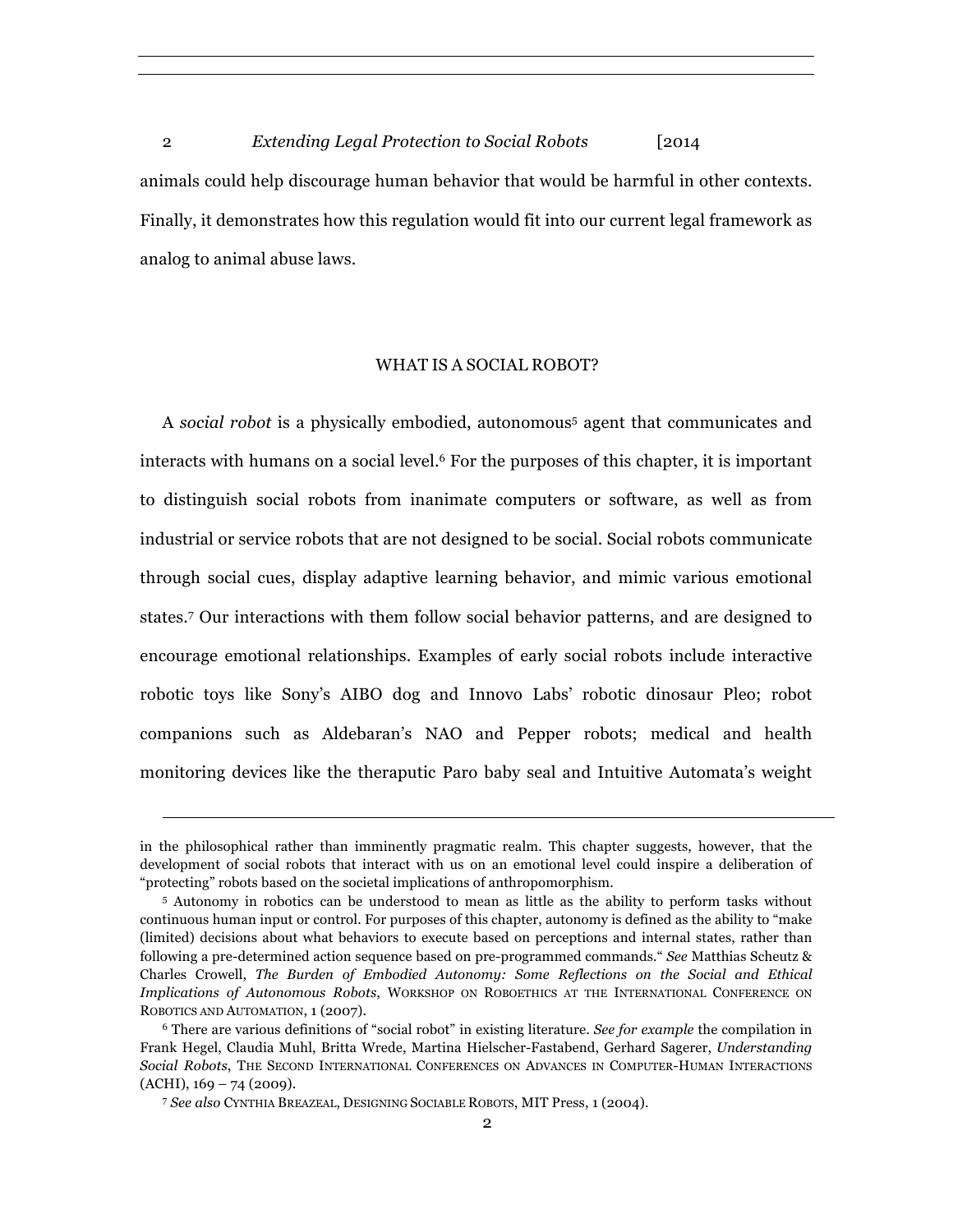3 *Extending Legal Protection to Social Robots* [2014 loss coach Autom; household robots like Jibo, and research robots like the Massachusetts Institute of Technology (MIT) robots Kismet, Cog, Leonardo, AIDA, Dragonbot, and Baxter.

In general, as more robots enter our lives and our homes, we are experiencing an increase in robots designed to engage us socially. This trend is not likely to slow. Social abilities in robots will continue to improve, and robotic companions will become more common as technology advances. Makers of toys, for example, have been working for decades to increase interactivity and engage children by creating the illusion of intentional behavior in robotic playthings.8 This type of interactivity design is not restricted to children's markets, and has multiple potential uses, as explored below. But first, let us take a closer look at how this technology creates engagement, and why it is so effective.

## ROBOTS VS. TOASTERS: PROJECTING OUR EMOTIONS

At first glance, it seems hard to justify differentiating between a social robot, such as a Pleo dinosaur toy, and a household appliance, such as a toaster. Both are man-made objects that can be purchased on Amazon and used as we please. Yet there is a difference in how we perceive these two artifacts. While toasters are designed to make toast, social robots are designed to act as our companions. Looking at state-of-the-art technology, our interactions with social robots are already strikingly full of projection. People will ascribe

<sup>8</sup> For instance, Pleo robot dinosaurs have been specifically marketed as a "truly autonomous Life Form capable of emotions that allow personal engagement." *See* Ryan Paul, *Robotic toy makes a big impression at the DEMO convention*, ARS TECHNICA (Feb 8, 2006), http://arstechnica.com/uncategorized/2006/02/6137-  $2/$ .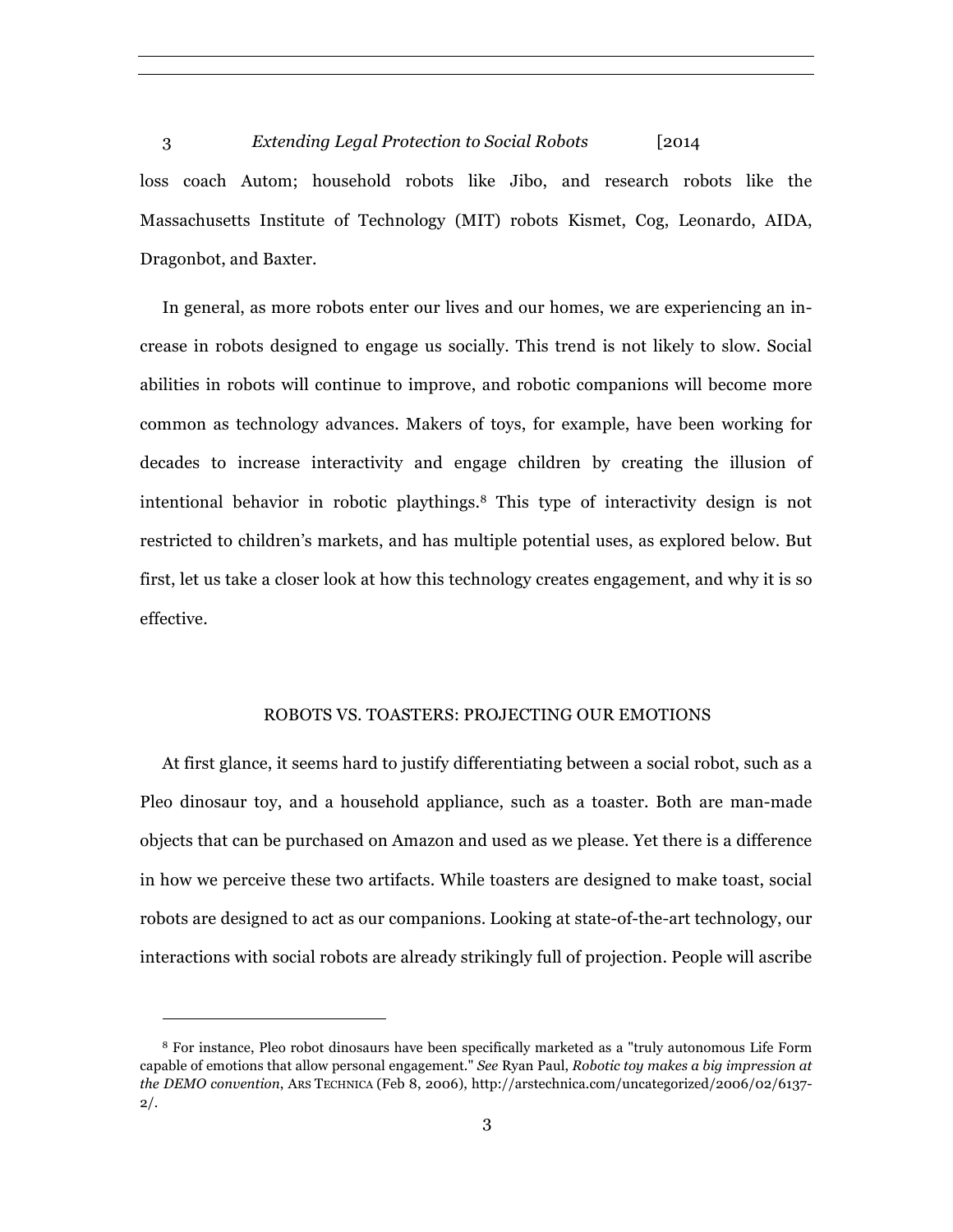4 *Extending Legal Protection to Social Robots* [2014 intent, states of mind, and feelings to robotic objects. Psychological research argues that we form emotional attachments to robots that are surprisingly strong.9

So what is the difference to other objects? It is true that humans have always been susceptible to forming attachments to things that are not alive, for example to their cars or stuffed animals. People will even become attached to virtual objects. In the video game *Portal*, <sup>10</sup> for example, when players are required to incinerate the companion cube that has accompanied them throughout the game, some will opt to sacrifice themselves rather than the cube, forfeiting their victory.<sup>11</sup> One factor that may play a significant role in the development of such unidirectional relationships to objects is a psychological caregiver effect. For example, Tom Hanks develops a relationship with a volleyball in the movie *Cast Away*. <sup>12</sup> The interesting aspect of his attachment is nicely demonstrated when he inadvertently lets the volleyball float out to sea. Realizing that he is unable to rescue his companion, he displays deep remorse for not taking better care. The focus thereby is not on his personal loss, but rather on his neglected responsibility toward the object: he calls out to it that he is sorry.13

 But while it is clear that such attachments can exist outside of robotics, we have reason to believe that the relationships we form with social robots are significantly

<sup>9</sup> *See* Sherry Turkle, *In Good Company?: On the Threshold of Robotic Companions*, in CLOSE ENGAGEMENTS WITH ARTIFICIAL COMPANIONS: KEY SOCIAL, PSYCHOLOGICAL, ETHICAL AND DESIGN ISSUES, John Benjamins Publishing Company, 24 (Yorick Wilks ed. 2010).

<sup>10</sup> Portal is a single-player first-person puzzle-platform video game, released in 2007 by Valve Corporation.

<sup>&</sup>lt;sup>11</sup> See "Portal Afterthoughts" on 1UP.COM http://www.1up.com/do/feature?pager.offset=2&cId=3165930. Thanks to Jennifer Berk for pointing out this example.

<sup>12</sup> Tom Hanks (Producer), & Robert Zemeckis, (Director), Cast Away (Motion picture), United States: Twentieth Century Fox Films (2000).

<sup>13</sup> *See* James Surowiecki, *Wilson the Volleyball, Reconsidered*, SLATE (March 23, 2001), http://www.slate.com/articles/arts/culturebox/2001/03/wilson\_the\_volleyball\_reconsidered.html. Thanks to Chip Darling for sending this article.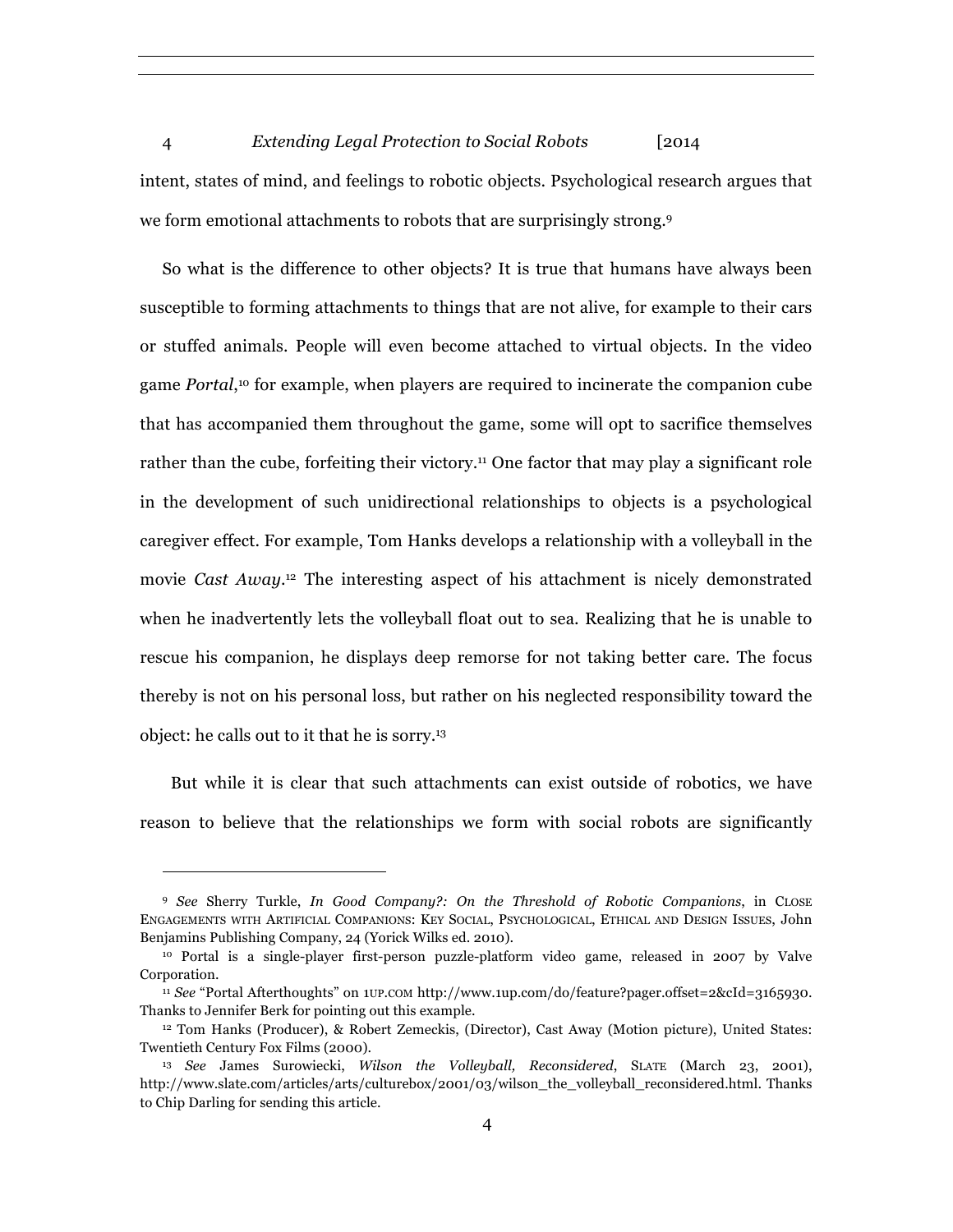5 *Extending Legal Protection to Social Robots* [2014 stronger. <sup>14</sup> This effect is attributed to the interplay of three factors. The first is **physicality**. Humans are physical creatures and may be hardwired to respond differently to objects in their physical space as compared to, say, virtual objects on a screen. The second factor is **perceived autonomous movement**. Movements made by objects in our physical space that we can't quite anticipate will often lend themselves to projection of intent. Take, for example, the Roomba vacuum cleaner. The Roomba is a flat, round household robot that follows a simple algorithm to clean floors. It has no social skills whatsoever, but just the fact that it moves around on its own prompts people to name it, talk to it, and feel bad for it when it gets stuck under the couch.15

A more extreme example is military robots. When the United States military began testing a robot that defused landmines by stepping on them, the colonel in command ended up calling off the exercise. The robot was modeled after a stick insect with six legs. Every time it stepped on a mine, it lost one of its legs and continued on the remaining ones. According to journalist Joel Garreau, "[t]he colonel just could not stand the pathos of watching the burned, scarred and crippled machine drag itself forward on its last leg. This test, he charged, was inhumane."<sup>16</sup> Research by Julie Carpenter<sup>17</sup> and Michael Kolb <sup>18</sup> looks at other robots employed within military teams, finding that they evoke fondness and loyalty in their human teammates, who identify with the robots enough to name

<sup>14</sup> *For more examples, see* Matthias Scheutz, *The Inherent Dangers of Unidirectional Emotional Bonds between Humans and Social Robots*, in ROBOT ETHICS: THE ETHICAL AND SOCIAL IMPLICATIONS OF ROBOTICS, MIT Press, 205 (Patrick Lin, Keith Abney, George Bekey eds., 2012).

<sup>15</sup> *See* Scheutz, *supra* note 14; *see also* Ja-Young Sung, Lan Guo, Rebecca Grinter, Henrik Christensen, *"My Roomba Is Rambo": Intimate Home Appliances*, 9TH INTERNATIONAL CONFERENCE ON UBIQUITOUS COMPUTING, 145-62 (2007).

<sup>16</sup> Joel Garreau, *Bots on The Ground in the Field of Battle (Or Even Above It), Robots Are a Soldier's Best Friend*, WASHINGTON POST (May 6, 2007) http://www.washingtonpost.com/wpdyn/content/article/2007/05/05/AR2007050501009.html.

<sup>17</sup> CARPENTER, *supra* note 1.

<sup>18</sup> MICHAEL KOLB, SOLDIER AND ROBOT INTERACTION IN COMBAT ENVIRONMENTS, Dissertation, University of Oklahoma (2012).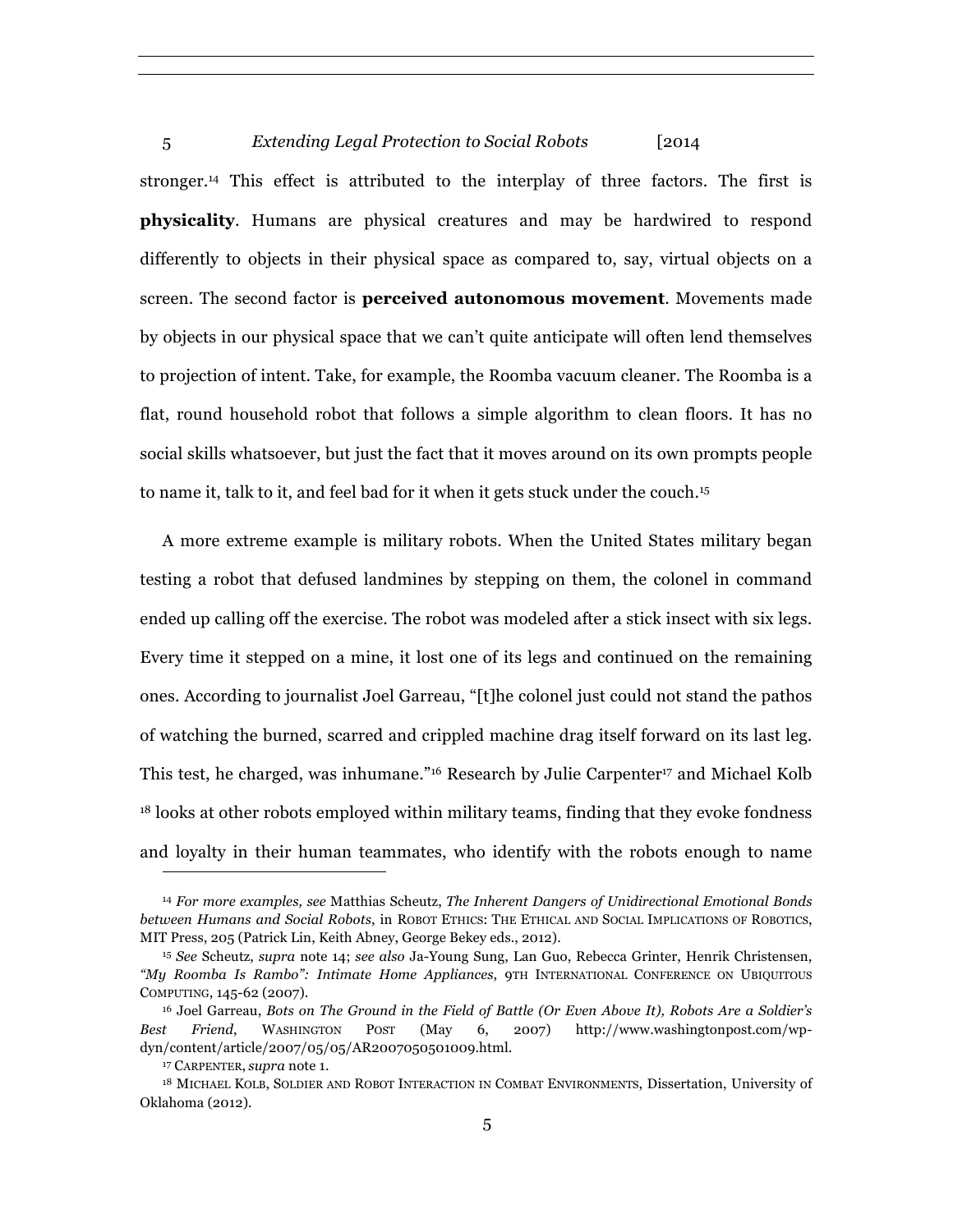6 *Extending Legal Protection to Social Robots* [2014 them, award them battlefield promotions and "purple hearts", introduce them to their families, and become very upset when they "die".

While none of the above-described robots are designed to display emotional cues, their autonomous behavior already makes them appear lifelike enough to generate emotional projection. This inclination to anthropomorphize objects that act autonomously is further magnified when we introduce the third factor: **social behavior**. Cleverly designed social robots are not only made to look adorable, they are also able to mimic cues that we automatically, even subconsciously associate with certain states of mind or feelings.19 Even in today's primitive form, devices that encompass all three factors are able to elicit emotional reactions from people that are similar, for instance, to how we react to animals and to each other. From being reluctant to switch off robots that give the appearance of animacy,<sup>20</sup> to ascribing mental states to AIBO  $\log s$ <sup>21</sup> we respond to the cues given to us by lifelike machines, even if we know that they are not "real".

The projection of lifelike qualities begins with a general tendency to over-ascribe autonomy and intelligence to the way that things behave, even if they are just following a simple algorithm.<sup>22</sup> But not only are we prone to ascribing more agency than is actually present, we also project intent and sentiments (such as joy, pain, or confusion) onto other entities. When robots are able to mimic lifelike behavior, react to social gestures,

<sup>19</sup> *See for example* Turkle, *supra* note 9.

<sup>20</sup> *See* Bartneck et al., *supra* note 3 at 217-22.

<sup>21</sup> *See* Batya Friedman, Peter Kahn, Jennifer Hagman, *Hardware Companions? – What Online AIBO Discussion Forums Reveal about the Human-Robotic Relationship*, PROCEEDINGS OF THE SIGCHI CONFERENCE ON HUMAN FACTORS IN COMPUTING SYSTEMS, 273–80 (2003).

<sup>&</sup>lt;sup>22</sup> For starters, how many of us have been caught in the assumption that the shuffle function on our music players follows more elaborate and intricate rules than merely selecting songs at random? *See also* Michael Shermer, *Patternicity: Finding Meaningful Patterns in Meaningless Noise: Why the brain believes something is real when it is not*, SCIENTIFIC AMERICAN 299, 48 (2008).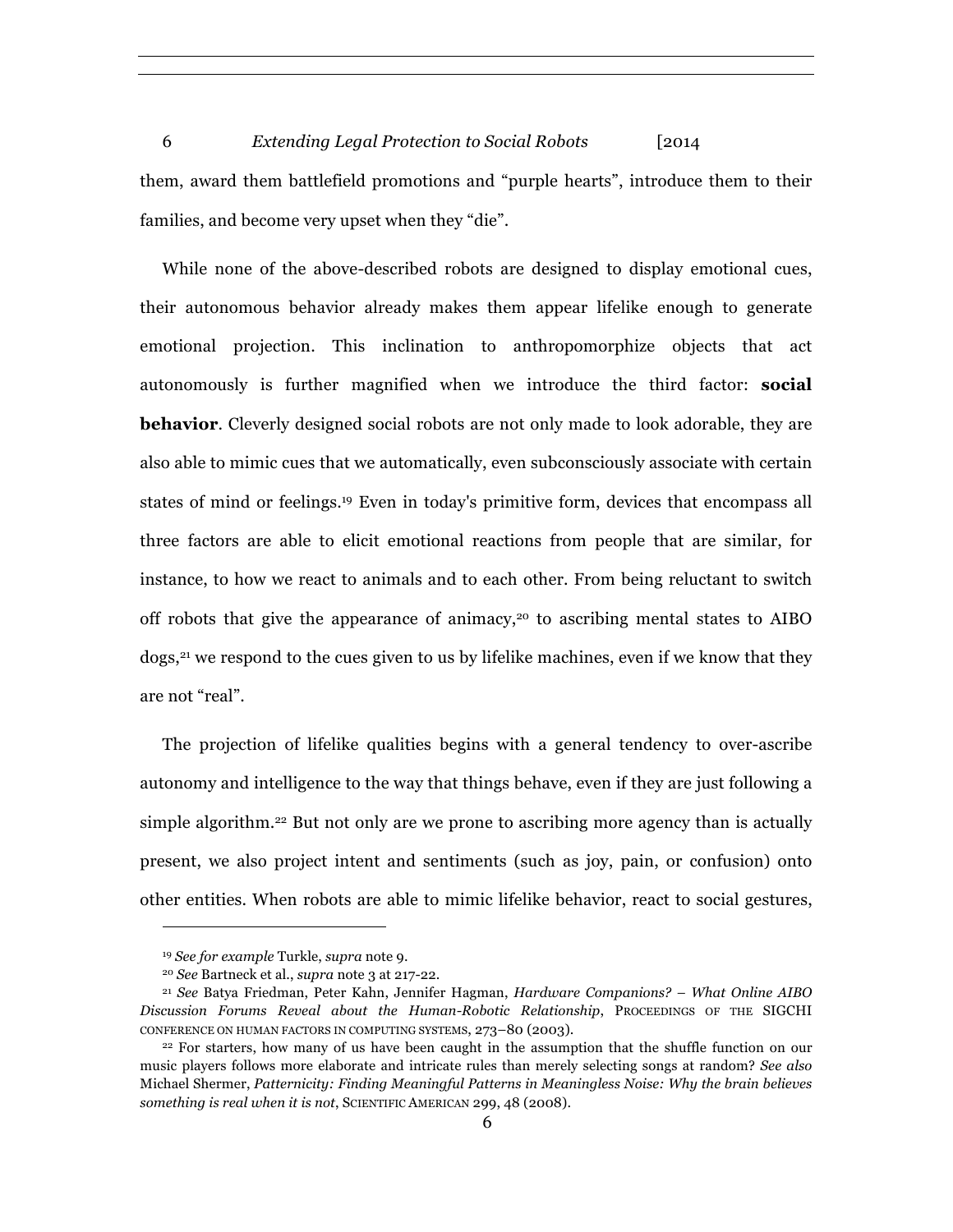7 *Extending Legal Protection to Social Robots* [2014 and use sounds, movement, and facial expressions to signal emotions in a way that we immediately recognize, this may target our involuntary biological responses. <sup>23</sup> Owners of Sony AIBO dogs in the 1990s, while fully aware that it was a robot, would regularly ascribe lifelike essences and mental states to their artificial companion.24 The robotic seal Paro, currently used as a therapeutic device in nursing homes, reacts to touches and words. It conveys a sense of animacy by exhibiting emotional states, responding to people's actions, and learning individual voices. Most of the patients (and other people) who work with Paro treat it as if it were alive.<sup>25</sup> The emotional effect of social robots has the potential to strongly supersede the "accidental" projection invoked by non-social robots, because it is intentional. In fact, it is often their main function.

Returning to the concept of the "caregiver effect," psychologist Sherry Turkle explains that this effect is particularly strong with social robots that are designed to evoke feelings of reciprocity. "Nurturing a machine that presents itself as dependent creates significant social attachments."<sup>26</sup> She finds that there is a difference between the type of projection that people have traditionally engaged in with objects, such as small children comforting their dolls, and the psychology of engagement that comes from interacting with social robots, which create an effective illusion of mutual relating.<sup>27</sup> While a child is aware of the projection onto an inanimate toy and can engage or not engage in it at will, a robot

<sup>23</sup> *See* Turkle, *supra* note 9, at 24.

<sup>24</sup> *See* Friedman/Kahn/Hagman, *supra* note 21.

<sup>25</sup> *See* Christopher Calo, Nicholas Hunt-Bull, Lundy Lewis, Ted Metzler, *Ethical Implications of Using the Paro Robot, with a Focus on Dementia Patient Care*, WORKSHOP AT THE TWENTY-FIFTH AAAI CONFERENCE ON ARTIFICIAL INTELLIGENCE, 21 (2011).

<sup>26</sup> *See* Sherry Turkle, *A Nascent Robotics Culture: New Complicities for Companionship*, TECH. REP., AAAI, (2006).

<sup>27</sup> *See id*. at 2.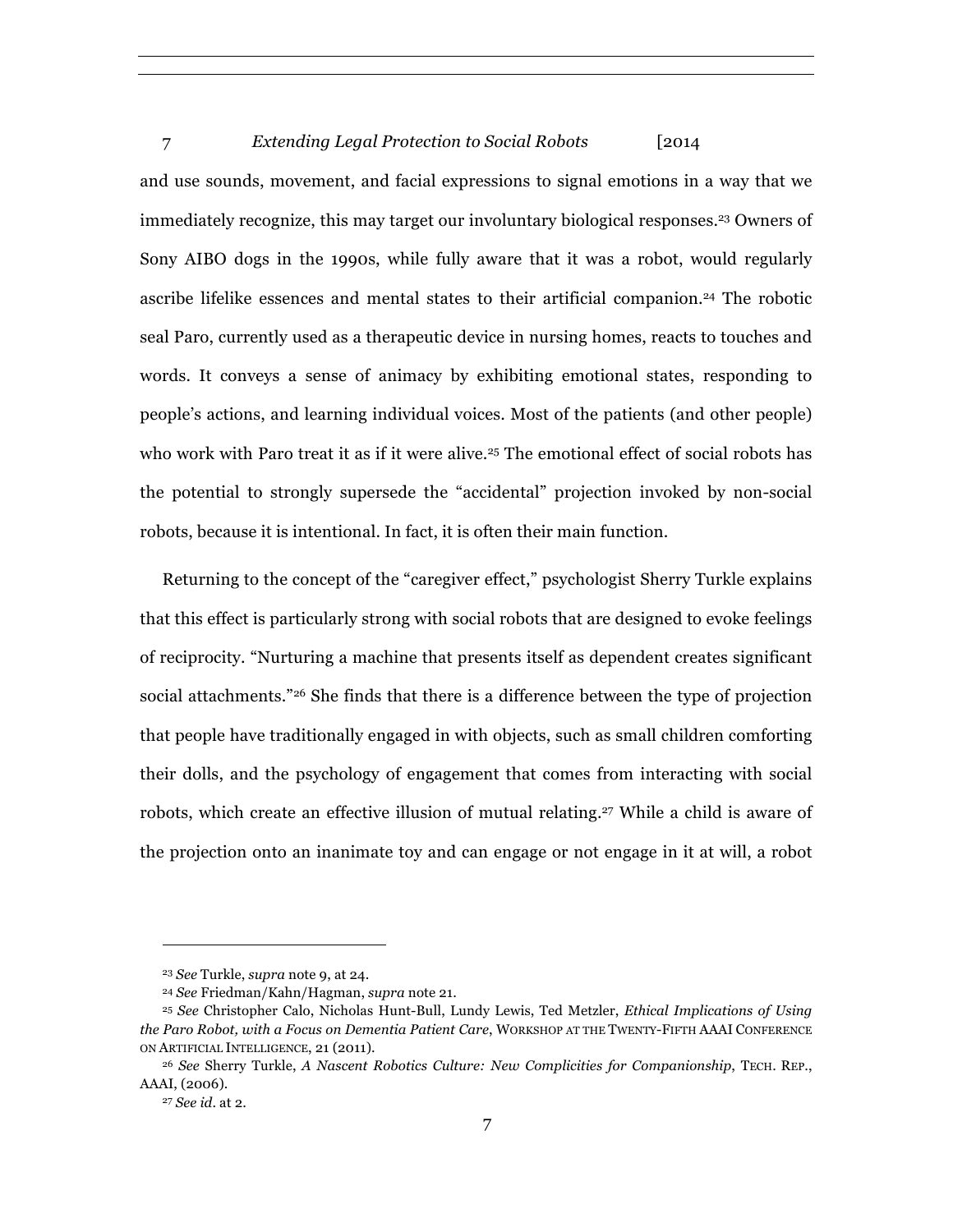8 *Extending Legal Protection to Social Robots* [2014 that demands attention by playing off of our natural responses may cause a subconscious engagement that is less voluntary.

This anthropomorphism is especially plausible when people have little sense of how a complex robot works, and so are especially inclined to assign autonomy, intent, or feelings to actions that result from algorithms they do not understand. Small children are regularly confused when asked whether the social robots they interact with experience pain or other sentiments.28 Elderly people unfamiliar with modern technology struggle with the difference between robotic companions and live animals.<sup>29</sup> But the effect of projection holds even for those who are perfectly informed as to the exact, detailed functionality of the robots with which they interact. For example, AIBO owners reported that they would remove their AIBO from the room while changing, so that they would not be "watched",30 or that they experienced feelings of guilt when putting the device back in its box.31 Students in MIT's Media Lab would often put up a curtain between themselves and Kismet, a social robot that simulates emotion through facial expressions, because the lifelike behavior of the face distracted them.32 And Cynthia Breazeal,

<sup>&</sup>lt;sup>28</sup> See podcast documenting the confusion of 7-year-olds in differentiating between the "pain" felt by a Furby (social robot technology from 1999) and "real" pain: *Furbidden Knowledge*, RADIOLAB (May 31, 2011) http://www.radiolab.org/2011/may/31/furbidden-knowledge/; *see also* recent study of children of various ages interacting with a social robot: Kahn et al., *supra* note 3.

<sup>29</sup> *See* Will Taggart, Sherry Turkle, Cory Kidd, *An Interactive Robot in a Nursing Home: Preliminary Remarks*, PROCEEDINGS OF COGSCI WORKSHOP ON ANDROID SCIENCE, 56-61 (2005); Anne Tergesen, Miho Inada, *Paro the Robo-Seal Aims to Comfort Elderly, but Is It Ethical?* WALL STREET JOURNAL (June 21, 2010) http://online.wsj.com/article/SB10001424052748704463504575301051844937276.html.

<sup>30</sup> Albeit admitting that they feel slightly silly for doing so. *See* Friedman/Kahn/Hagman, *supra* note 21, at 276.

<sup>31</sup> *See id.* at 277.

<sup>32</sup> *See* Garreau, *supra* note 16; *see also* Scheutz, *supra* note 14.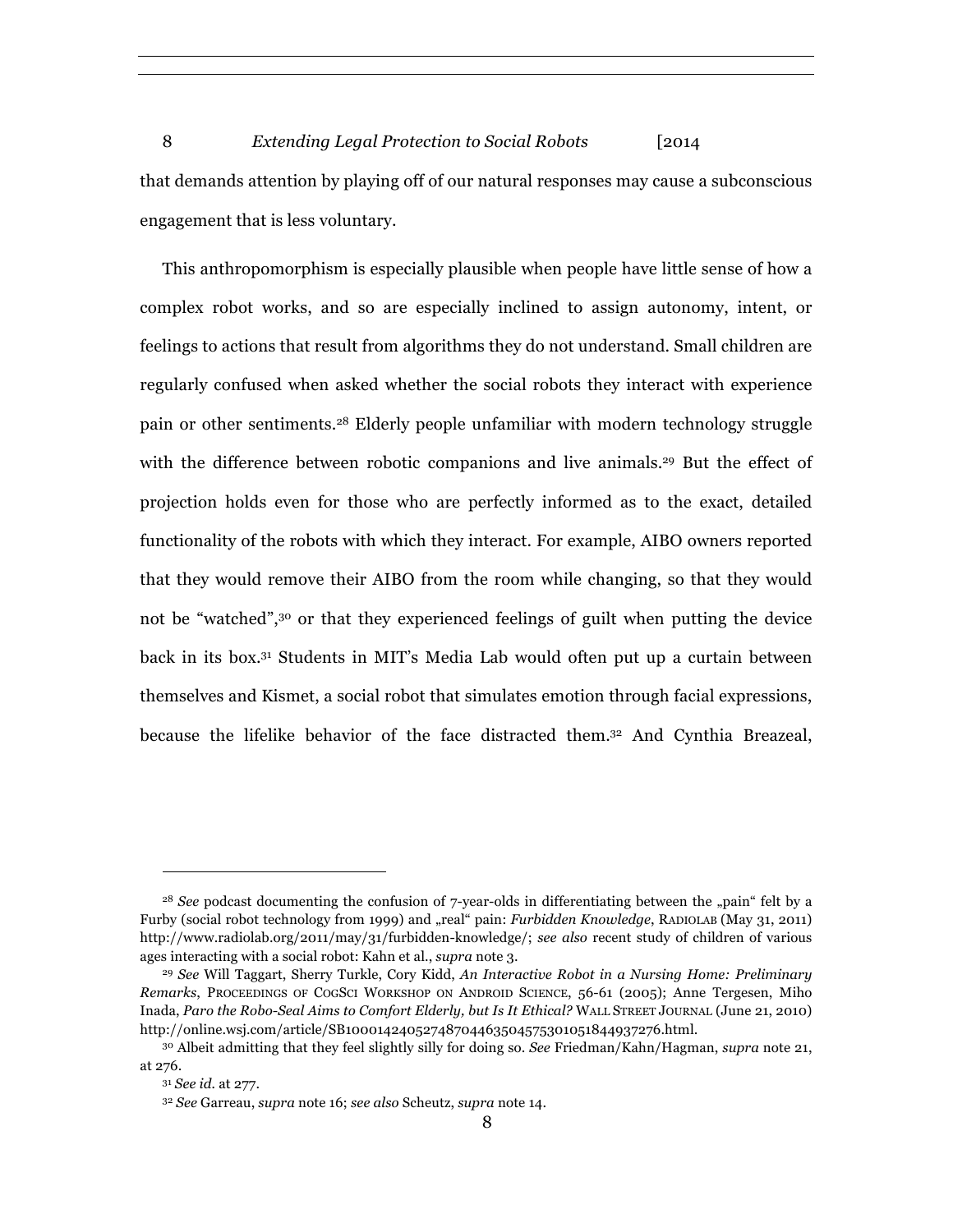9 *Extending Legal Protection to Social Robots* [2014 Kismet's developer, reports experiencing "a sharp sense of loss" when she parted ways with her own creation at the end of her dissertation.<sup>33</sup>

In summary, it appears that social robots elicit behavior in us that is significantly different from what we exhibit towards other devices, like toasters. While people have for decades named their cars and developed emotions towards other inanimate objects, the effect of robots that actively and intentionally engage our ingrained anthropomorphic responses is considerably stronger. We are already disposed towards social engagement with the robotic companions available to us today, and we can only imagine what the technological developments of the next decade will be able to effect. As we move within the spectrum between treating social robots like toasters and treating them more like our cats, there may be some ethical issues to consider.

## THE ISSUES AROUND EMOTIONAL ATTACHMENTS TO ROBOTS

Some of the researchers who have studied our tendencies for human-robot projection and emotional attachment have concluded that this effect is undesirable.34 There are multiple concerns. One is that the development and dissemination of such technology encourages a society that no longer differentiates between real and fake,35 thereby undermining values of authenticity we want to preserve.36

Another concern is the use of social robots to replace human interaction. For example, if robots are used in elderly care, childcare, heath care, and educational contexts, how are

l

<sup>33</sup> *See* Turkle, *supra* note 26, at 9.

<sup>34</sup> *See* Turkle, *supra* note 9; Scheutz, *supra* note 14.

<sup>&</sup>lt;sup>35</sup> See Turkle, *supra* note 26, at 3, lamenting the loss of "authenticity" as a value.

<sup>36</sup> This seems unconvincing. It is also possible that ubiquitous robotic technology could enhance the value of biologically "authentic" entities and relationships.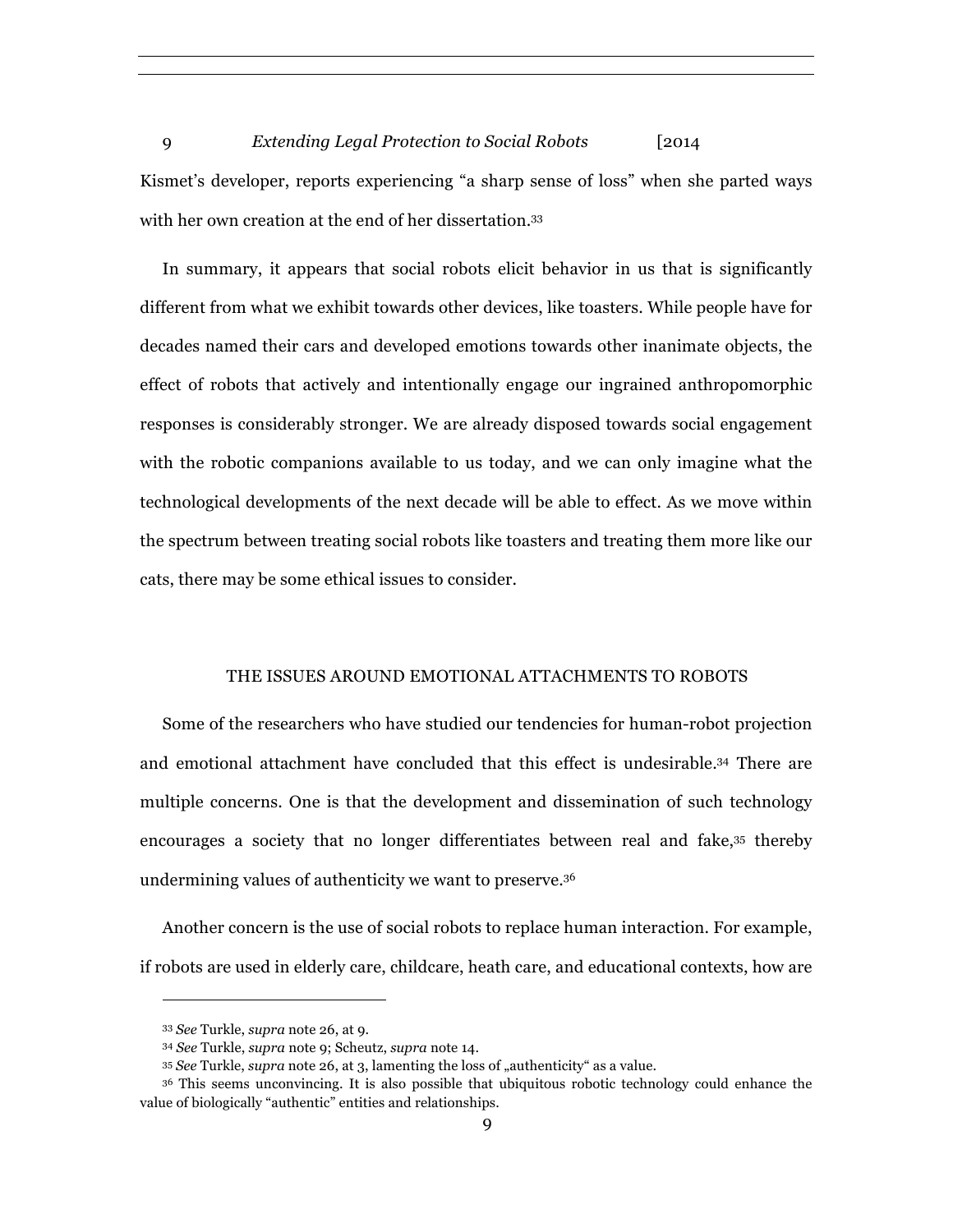10 *Extending Legal Protection to Social Robots* [2014 they being used? Are they assisting teachers and care personnel in their interactions with patients and students? Or are they being used where we previously provided interhuman communication and care? If social robots are used as a helpful supplement, or in places where human care is not possible, then allowing them seems desirable.37 But if robots start replacing human companionship, this might warrant careful consideration of whether and what aspects get lost in the process.

Another concern is the danger of manipulation through social robots.38 If people develop attachments to their robotic companions, can the companies who control the hard- and software exploit this attachment? Should companies be allowed to make use of the fact that individuals might have a massively increased willingness to pay for technology upgrades or repairs? What about sneaking advertisements for products into children's dialogs with their robotic toys? Furthermore, not only do household robots introduce new ways of data collection and retention, but people might also be more inclined to inadvertently reveal personal information to their robotic companions than they otherwise would ever willingly enter into a database.39 Is the data from the cameras and microphones uploaded to the cloud?40 Is private information secure? Under what

<sup>37</sup> For example, the Paro seal robot can be used in nursing homes for pet therapy when allowing live pets would be unhygienic or a health hazard to the patients. In this case, having the robot seal is likely better than having nothing.

<sup>38</sup> *See* Ian Kerr, *Bots, Babes and the Californication of Commerce*, 1 U OTTAWA L & TECH J 284-324 (2004) Ryan Calo, *People Can Be So Fake: A New Dimension to Privacy and Technology Scholarship*, 114 PENN ST L REV, 809-55 (2010); Scheutz, *supra* note 14.

<sup>39</sup> Ryan Calo, *Robots and Privacy*, in: ROBOT ETHICS: THE ETHICAL AND SOCIAL IMPLICATIONS OF ROBOTICS, Patrick Lin, George Bekey, and Keith Abney, eds. (Cambridge: MIT Press, 2011); Kristen Thomasen, *Liar, Liar, Pants on Fire! Examining the Constitutionality of Enhanced Robo-Interrogation*, paper presented at We Robot 2012, University of Miami (April 21, 2012).

<sup>40</sup> Andrew Proia, Drew Simshaw, and Kris Hauser, *Consumer Cloud Robotics and the Fair Information Practice Principles: Recognizing the Challenges and Opportunities Ahead*, 16 MINN. J. L. SCI. & TECH. 145- 214 (2015).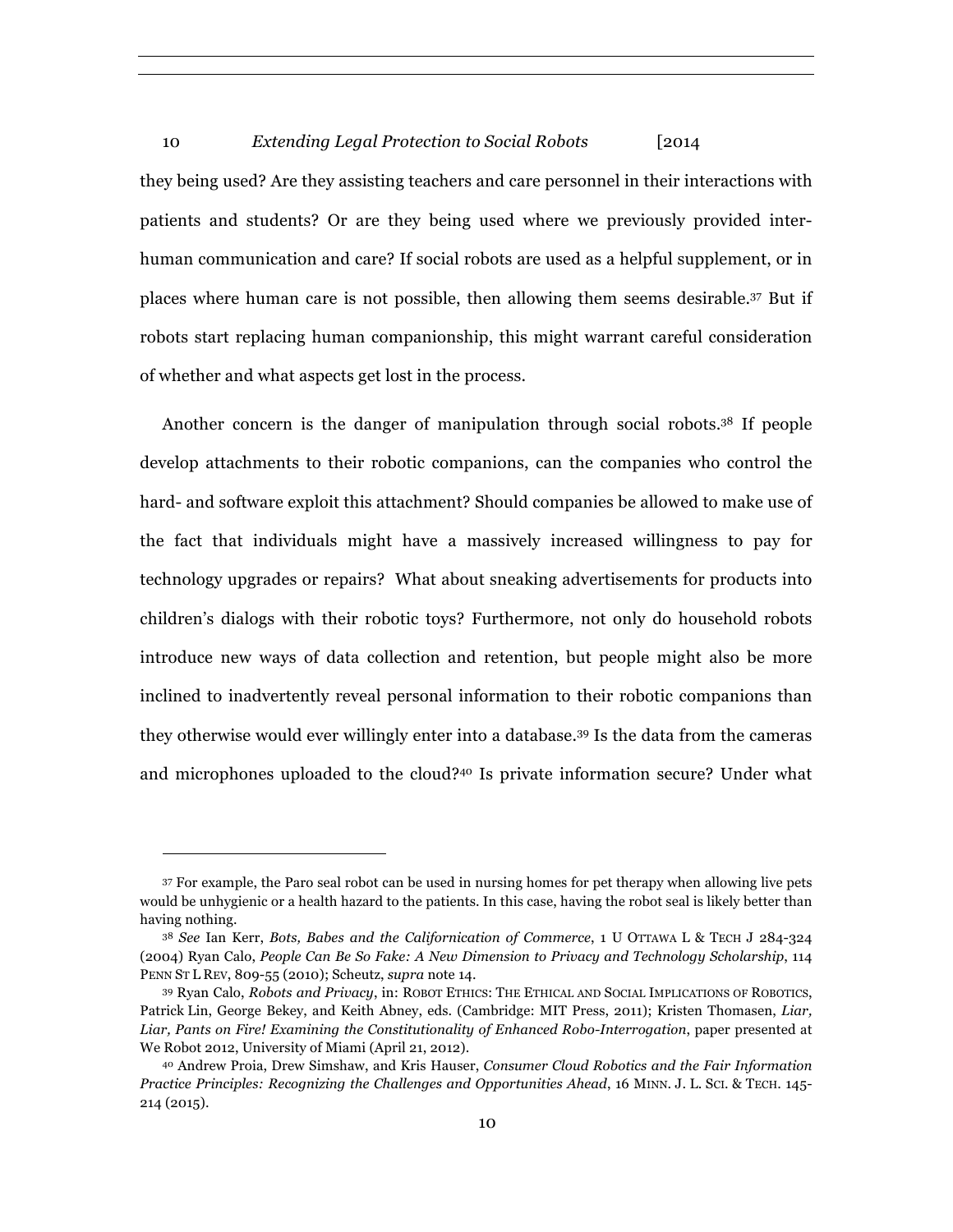11 *Extending Legal Protection to Social Robots* [2014 circumstances can the government or a private actor access personal data collected through a toy or household robot?41

But while all of the above are important conversations to have, they do not necessarily mean that emotional attachments to robotic objects are inherently negative, or even generally undesirable. We are already seeing some highly positive use cases of engaging people with social robot technology. The Paro seal, used as a medical device, has proven effective in treating dementia patients. <sup>42</sup> The NAO Next Generation robot is successfully being used to help engage children with autism.43 Preliminary studies show that even simple robotic companionship can motivate people to reach goals, for example to lose weight twice as effectively as with other methods.44 The possibilities for health, education, and other areas are endless.

This technology is getting smarter and we are likely to see an increase in social robots designed to "manipulate" us on various levels. Not only are humans inclined to anthropomorphize the robots they interact with, they also actively enjoy doing so. Universities, toy companies, and other private actors will therefore continue to search for ways to make robots attractive to us and to engage people's emotions with technology. It will ultimately be a balancing act to find ways to deal with the concerns without overly restricting research and development, and without giving up too much of the potential this technology has to offer.

<sup>41</sup> *See* Kerr, *supra* note 38, Calo, *supra* note 38, Thomasen, *supra* note 39.

<sup>42</sup> Kaoru Inoue, Kazuyoshi Wada, and Reona Uehara, *How Effective Is Robot Therapy?: PARO and People with Dementia,* 37 5TH EUROPEAN CONFERENCE OF THE INTERNATIONAL FEDERATION FOR MEDICAL AND BIOLOGICAL ENGINEERING IFMBE, 784-787 (2012).

<sup>43</sup> *See* Syamimi Shamsuddina, Hanafiah Yussof, Luthffi Ismail, Salina Mohamed, Fazah Hanapiah, Nur Zahari, *Initial Response in HRI- a Case Study on Evaluation of Child with Autism Spectrum Disorders Interacting with a Humanoid Robot NAO,* 41 IRIS 1448–55 (2012).

<sup>44</sup> CORY KIDD, DESIGNING FOR LONG-TERM HUMAN-ROBOT INTERACTION AND APPLICATION TO WEIGHT LOSS, Dissertation, Massachusetts Institute of Technology (2008).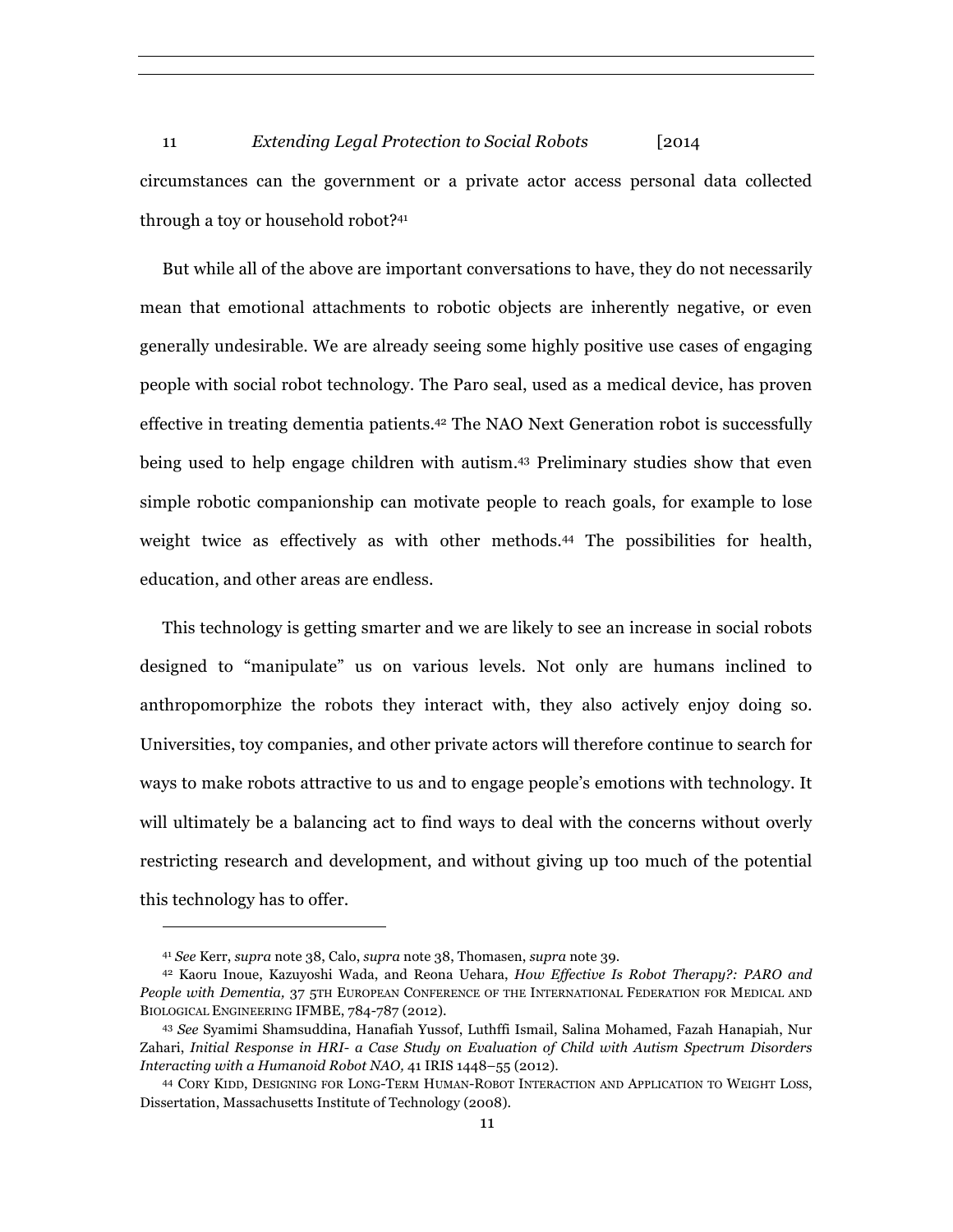Given our inclination to become emotionally involved with robotic companions, there is another question to explore. Even with primitive, state-of-the-art technology, some people have visceral feelings about the treatment of robots. For example, I conducted a workshop with my colleague Hannes Gassert at the LIFT13 conference in Geneva, Switzerland. In the workshop, groups of participants were given Pleos—cute robotic dinosaurs that are roughly the size of small cats.45 After interacting with the robots and performing various tasks with them, the groups were asked to tie up, strike, and "kill" their Pleos. Drama ensued, with many of the participants refusing to "hurt" the robots, and even physically protecting them from being struck by fellow group members. One of the participants removed her Pleo's battery, later sheepishly admitting that she had instinctively wanted to "spare it the pain." Although the groups knew we had purchased the robots to be destroyed, we could only persuade them to sacrifice one Pleo in the end. While everyone in the room was fully aware that the robot was just simulating its pain, most participants giggled nervously and felt a distinct sense of discomfort when it whimpered while it was being broken.

Similarly, not long after the Pleo became commercially available in 2007, videos of Pleo "torture" began to circulate online. The comments left by viewers are strikingly polarized – while some derive amusement from the videos, others appear considerably upset, going so far as to verbally attack the originators and accuse them of cruelty.46 An older review of Sony AIBO online message boards reveals that people were dismayed to

<sup>45</sup> For more information on the Pleo, *see* Mattias Jacobsson, *Play, belief and stories about robots: A case study of a pleo blogging community*, THE 18TH IEEE INTERNATIONAL SYMPOSIUM ON ROBOT AND HUMAN INTERACTIVE COMMUNICATION, 232-37, 233 (2009).

<sup>46</sup> *See, for example* "Pleo vs. ComBot", http://youtu.be/95MAyWE0ERk.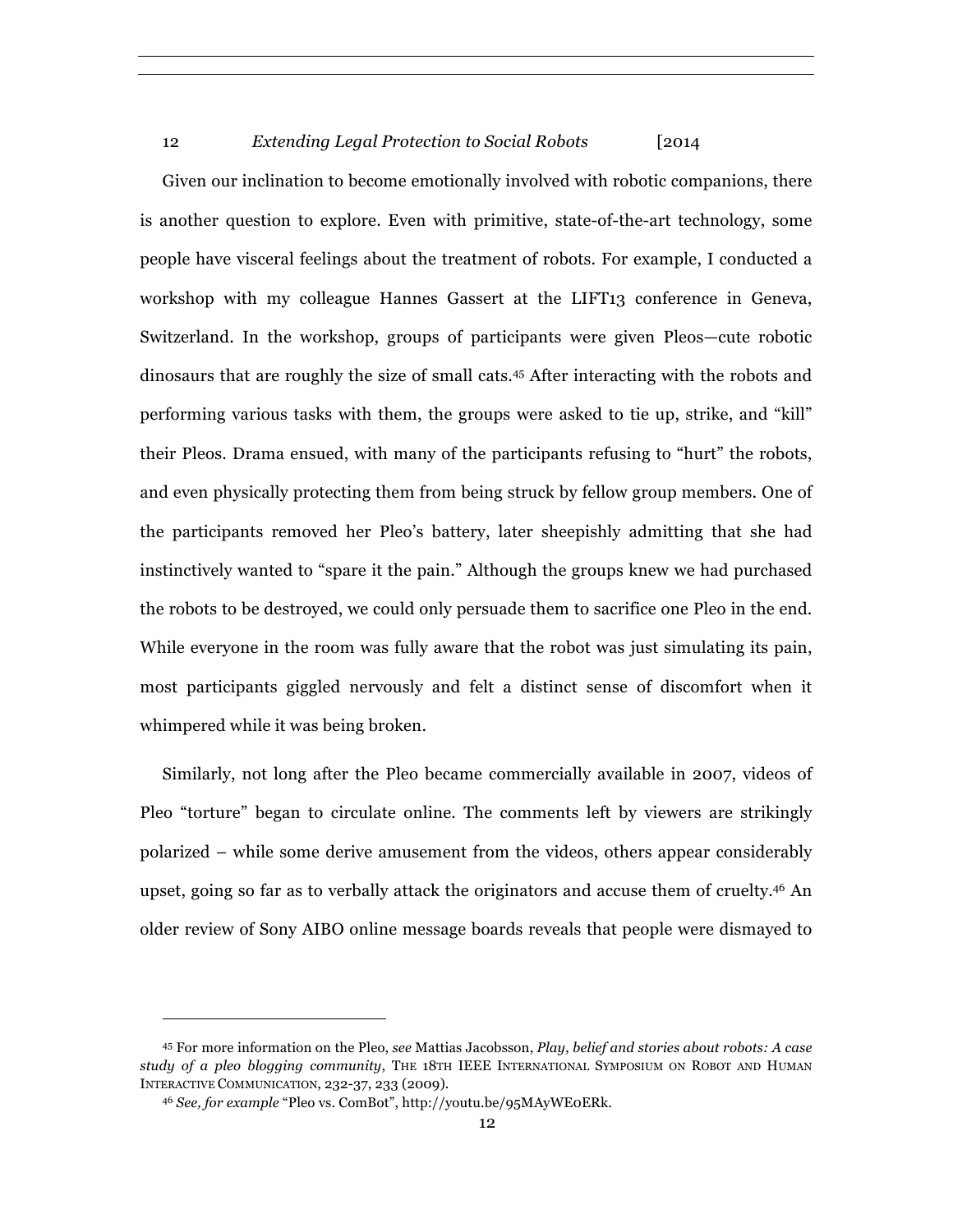13 *Extending Legal Protection to Social Robots* [2014 witness the story of an AIBO being tossed into a garbage can.<sup>47</sup> A recent neurological study shows that people in fact seem wired to feel more empathy towards robots than towards other objects.48

What we see from these examples and from our currently ongoing studies is that violent behavior towards robotic objects *feels* wrong to many of us, even if we know that the "abused" object does not experience anything. We may be hardwired to respond instinctively to cues like simulated pain or need. If this discomfort becomes stronger with increasingly sophisticated technology, how should we deal with it? Should we encourage or discourage it? Might we even reach a point where we want rules in place governing the treatment of our robot companions? It seems far-fetched at first, but there are a few reasons why regulation of this sort might make sense.

One reason why people might want to prevent the "abuse" of robotic companions is the protection of societal values. Parents of small children with a robotic pet in their household are likely to energetically intervene when their toddler kicks or otherwise physically abuses the robot. Of course, one reason for doing so is to protect the (usually expensive) object from breaking, but another is to discourage the child from engaging in types of conduct that could be harmful in other contexts. Given the lifelike behavior of the robot, a child could easily equate kicking it with kicking a living thing, such as a dog or another child. As it becomes increasingly difficult for small children to fully grasp the difference between live pets and lifelike robots, we may want to teach them to act equally

<sup>47</sup> With comments along the lines of "[T]hat poor puppy," and "That is so sick to me!", *see* Friedman/Kahn/Hagman, *supra* note 21, at 277.

<sup>48</sup> Astrid Marieke Rosenthal-von der Pütten, Frank Schulte, Sabrina Eimler, Laura Hoffmann, Sabrina Sobieraj, Stefan Maderwald, Nicole Krämer, and Matthias Brand, *Neural Correlates of Empathy Towards Robots*, HRI '13 PROCEEDINGS OF THE 8TH ACM/IEEE INTERNATIONAL CONFERENCE ON HUMAN-ROBOT INTERACTION, 215-216 (2013). We are currently in the process of conducting further controlled studies exploring empathy towards robots in situations of physical violence at MIT.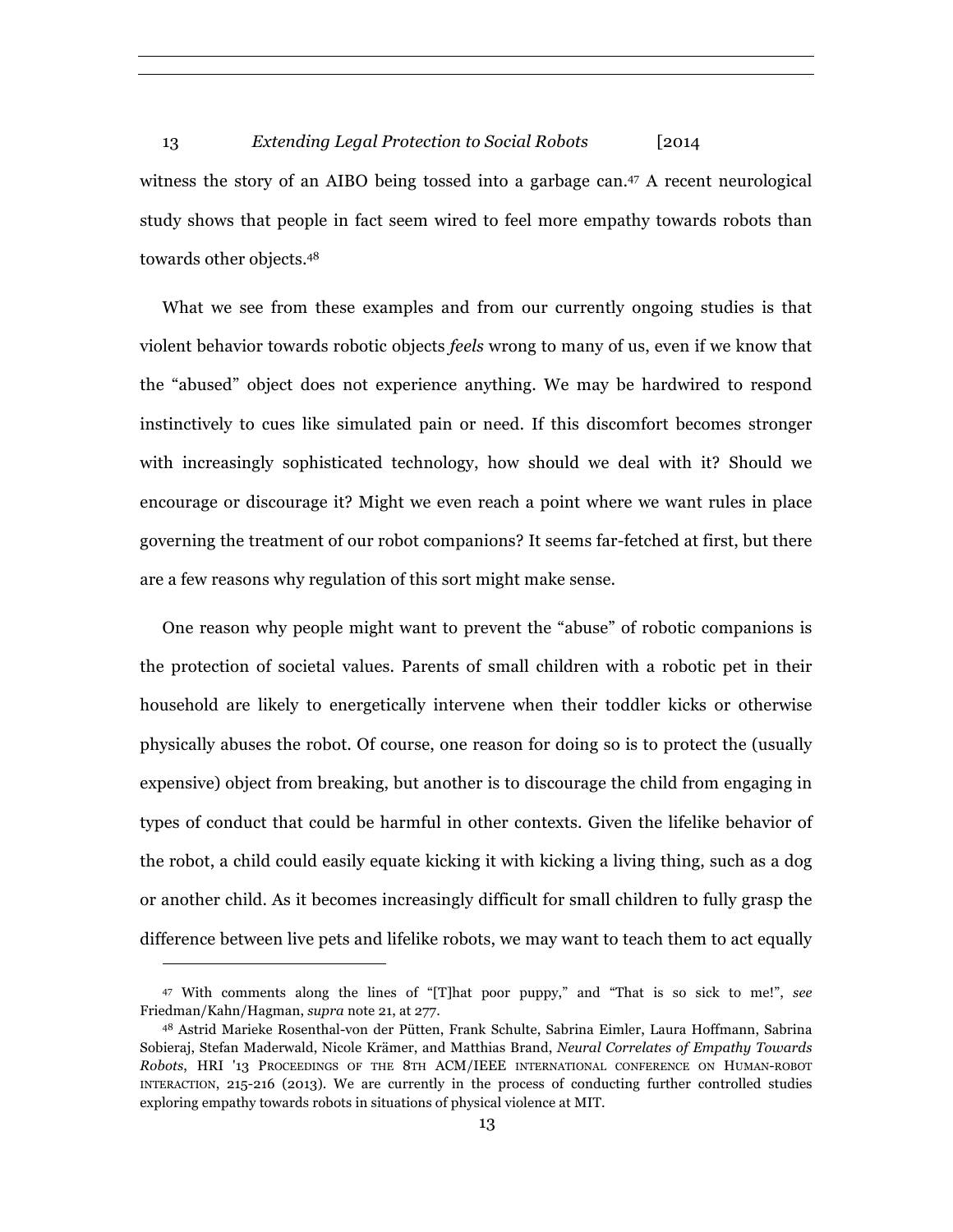14 *Extending Legal Protection to Social Robots* [2014 considerately towards both. While this is easily done when a parent has control over both the robot and the child, protecting social robots more generally would ensure that societal standards are set and prevent children from witnessing or adopting undesirable behavior elsewhere. It could protect children from potentially traumatizing experiences, for instance seeing older children or adults "torture" a robotic toy, the likes of which the child has developed an emotional relationship to at home.49 Finally, if children face no societal repercussions for behaving violently towards a robot with lifelike reactions, they might become generally desensitized to this type of conduct.

Even for fully informed adults, the difference between alive and lifelike may be muddled enough in our subconscious to warrant adopting the same attitudes toward robotic companions that we carry towards our pets. Given that many people already feel strongly about state-of-the-art robot "abuse", it may gradually become more widely perceived as out of line with our social values to treat robotic companions in a way that we would not treat our pets.

A related aspect that our society has strong sentiments about is the question of sexual behavior. In the near future, we may have to consider whether or not to permit sexual practices between humans and social robots that we currently do not permit with live humans or animals. Bestiality, rape, and sexual acts with under-age children are condemned in our culture and heavily governed by our legal system. It is thinkable that the desire to protect our current social values could cause people to demand laws that prohibit the sexual "abuse" of social robots.

<sup>49</sup> If children have trouble distinguishing between robots and live pets, they will have a similar reaction in this scenario as to the same involving a kitten or a puppy.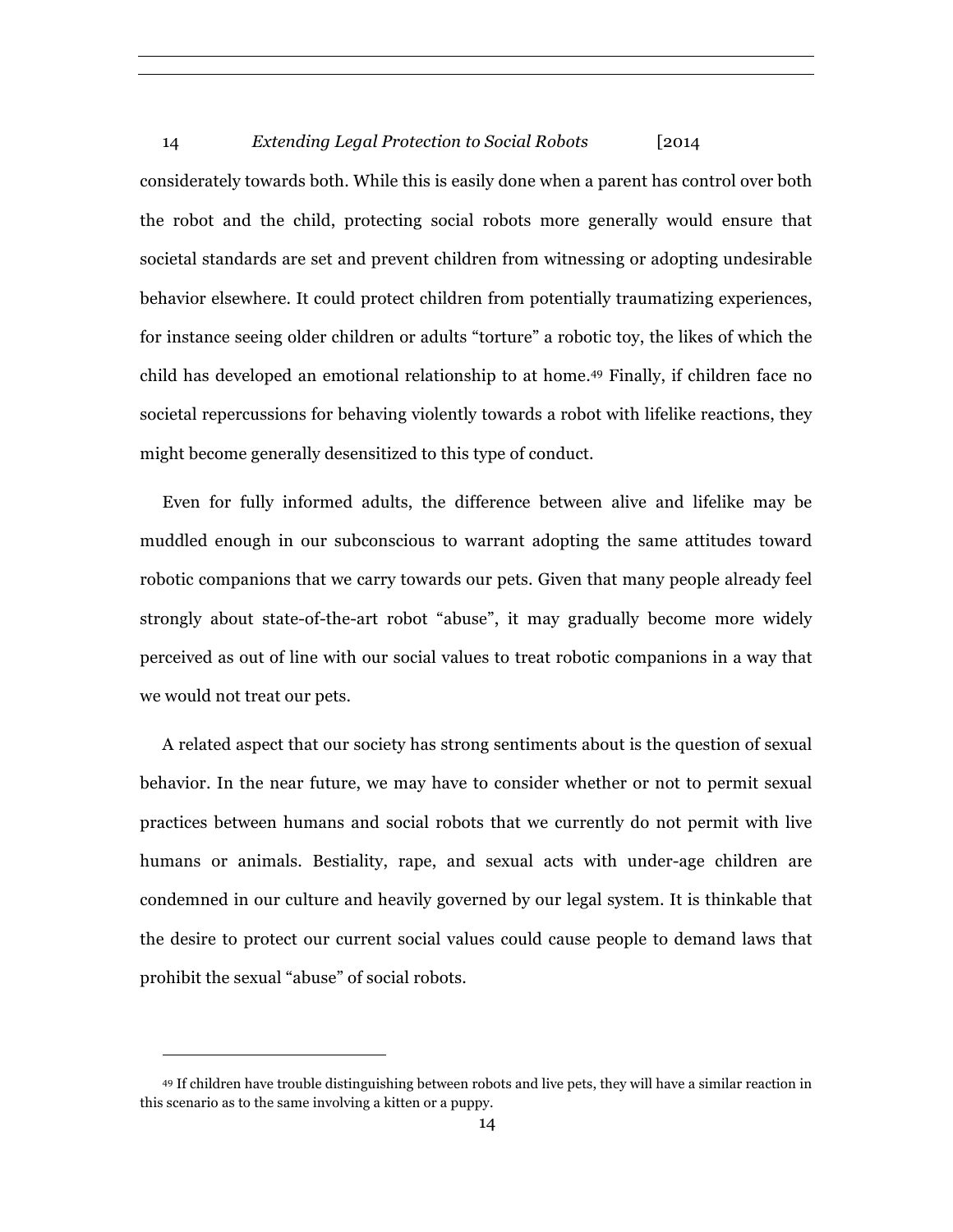Most importantly, if more research shows that the line between lifelike and alive is muddled in our subconscious when interacting with something physically, then certain behavior towards robots could either traumatize or desensitize us. In particular, there is concern that mistreating an object that reacts in a lifelike way could impact the general feeling of empathy we experience when interacting with other entities. We already see some correlation between non-empathetic behaviors. For example, abuse reporting laws in many States in the U.S., recognize that animal abuse and child abuse are frequently linked,. <sup>50</sup> On a more positive note, studies have shown links between pet ownership as a child and general empathetic tendencies towards others.51 Currently, our research is exploring whether human-robot-interaction fits this model. <sup>52</sup> Further research may dovetail with existing literature on the societal effects of violence in video games. But compared to virtual characters on a screen, there may be a significant difference in translation of behavior when it comes to physically embodied objects and physical actions. 53

<sup>50</sup> *See, for example*, Code of the District of Columbia, § 4-1321.02 "Persons required to make reports; procedure"; 510 Illinois Compiled Statutes 70/18, Sec. 18, "Cross-reporting"; Louisiana State Legislature, RS 14 §403.6 "Reporting of neglect or abuse of animals". Other States with cross-reporting of animal and child abuse include California, Colorado, Connecticut, Maine, Massachusetts, Nebraska, Ohio, Tennessee, Virginia, and West Virginia, *see* American Veterinary Medical Association, *Cross-Reporting of Animal and Child Abuse*, State Summary Report, available at https://www.avma.org/Advocacy/StateAndLocal/Pages/ sr-animal-abuse-cross-reporting.aspx (last updated June 2014).

<sup>51</sup> Beth Daly & L.L. Morton, *An Investigation of Human–Animal Interactions and Empathy as Related to Pet Preference, Ownership, Attachment, and Attitudes in Children*, 19 ANTHROZOOS 113-27 (2006). Conversely, urban legends of SS training purport that soldiers were given a puppy to raise, and later ordered to kill it to harden them (thanks to Nathana O'Brian for this example). Stories such as this indicate that our society views empathy as a dynamic tendency that can be influenced through our behavior.

<sup>52</sup> Kate Darling, Palash Nandy & Cynthia Breazeal*, Empathic Concern and the Effect of Stories in Human-Robot Interaction*, PROCEEDINGS OF THE IEEE INTERNATIONAL WORKSHOP ON ROBOT AND HUMAN COMMUNICATION (ROMAN), (2015).

<sup>53</sup> Stela H. Seo, Denise Geiskkovitch, Masayuki Nakane, Corey King & James E. Young, *Poor Thing! Would You Feel Sorry for a Simulated Robot? A comparison of empathy toward a physical and a*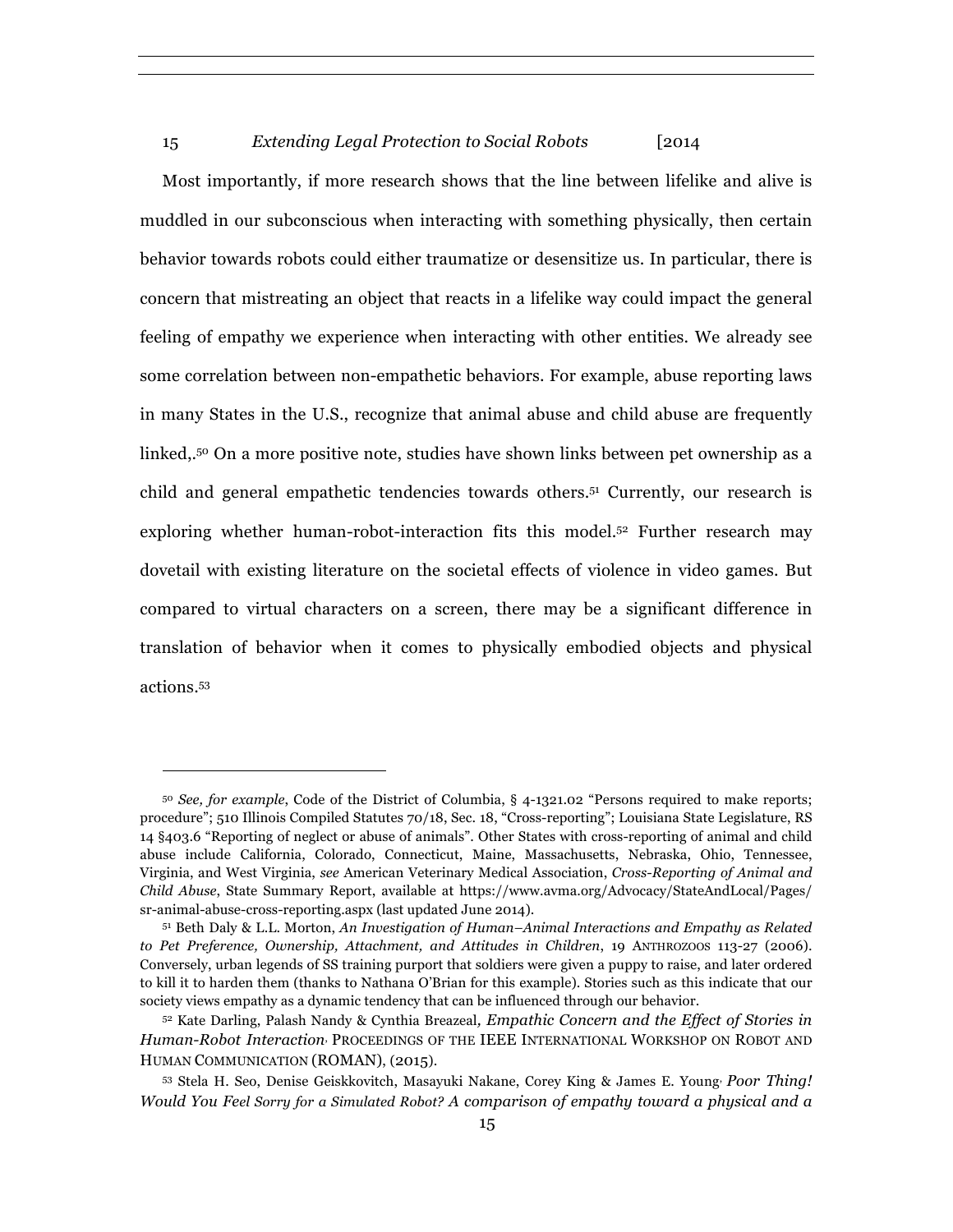If research establishes a connection between empathetic or violent behavior and our interactions with robots, this raises the question of regulation. In fact, even without scientific evidence, society might at some point begin to push for rules governing violent or sexual behavior towards certain types of robots. The following section offers some thoughts on how the legal system could accommodate this.

### EXTENDING LEGAL PROTECTION TO ROBOTIC OBJECTS

This section proposes that abuse protection for social robots could follow the analogy of our animal abuse protection laws. Despite the fact that the exact underpinnings of animal abuse protection are contested and many do not match the reasons we might protect robots, there are both psychological and philosophical parallels.

Philosophical arguments for animal rights range from moral obligations to prevent pain and suffering in sentient beings,54 to an abstract recognition of certain animals' inherent dignity.55 Many such positions use factors like cognitive abilities or sentience to differentiate between the moral treatments of various types of life forms. Societal discussion surrounding the prevention of animal abuse centers on the fact that animals

*simulated robot*, PROCEEDINGS OF THE TENTH ANNUAL ACM/IEEE INTERNATIONAL CONFERENCE ON HUMAN-ROBOT INTERACTION, 125-132 (2015).

<sup>54</sup> *See, for example*, PETER SINGER, ANIMAL LIBERATION: A NEW ETHICS FOR OUR TREATMENT OF ANIMALS, New York Review (1975); JEREMY BENTHAM, AN INTRODUCTION TO THE PRINCIPLES OF MORALS AND LEGISLATION, Chapter xvii (1789) "[T]he question is not, Can they reason?, nor Can they talk? but, Can they suffer?"

<sup>55</sup> *See, for example*, TOM REGAN, THE CASE FOR ANIMAL RIGHTS, University of California Press (1983).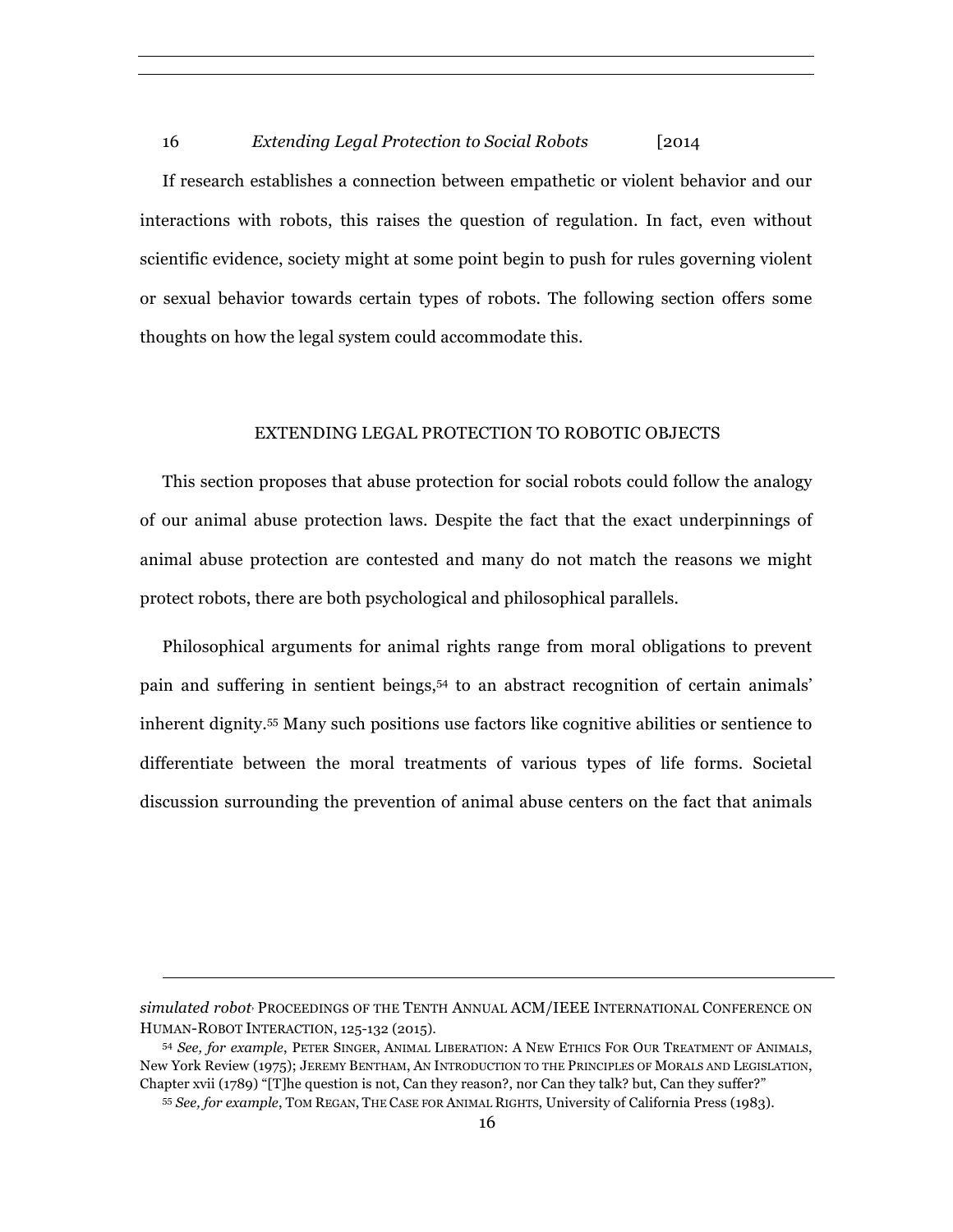17 *Extending Legal Protection to Social Robots* [2014 experience pain. Because many people in our society agree that hurting certain animals is wrong, laws have been put in place to prevent their mistreatment.56

But while animal rights philosophy and discussion revolve around concepts like pain, our laws actually indicate that these concerns are secondary when it comes to legal protection. Many successful societal pushes for animal abuse laws have followed popular sentiment rather than consistent biological criteria. Our apparent desire to protect those animals to which we more easily relate indicates that we may care more about our own emotional state than any objective biological criteria. For example, laws banning the slaughter of horses for meat in the United States have been enacted because of the general sentiment that such treatment of horses is offensive.57 In contrast to many Europeans, a large part of the United States population seems strongly opposed to the idea of horses being killed and eaten.58 This is not justified by any biological differences between horses and cows. Similarly, very few people were interested in early campaigns to save the whales until the latter half of the twentieth century when the beautiful sounds of whale songs were first recorded. Support for the cause rose dramatically, as people discovered whales to be creatures they could relate to.59 All of this indicates that we may care more about our own feelings than those of other entities.

Our desire to protect animals from abuse may be based on our relationship to the animals, as well as on a projection of ourselves. A lot of people do not like to see kittens

<sup>56</sup> *For example, see* The European Union Council Directive 1999/74/EC; United States Animal Welfare Act, 7 U.S.C. § 2131 et seq. The United States has individual State legislation governing animal cruelty, *see for example* Massachusetts General Laws MA ST 272 § 77 - 95; MA ST 272 § 34; MA ST 22C § 57.

<sup>57</sup> *See* Brian Palmer, *The Delicious Mr. Ed - Why Don't Americans Eat Horse Meat?* SLATE (Oct 24, 2011) http://www.slate.com/articles/health\_and\_science/explainer/2011/10/slaughtering\_horses\_for\_meat\_is\_ banned in the u s why .html.

<sup>58</sup> In contrast, horsemeat is a popular delicacy in many European countries. Dogs and cats are also considered acceptable to eat in other parts of the world.

<sup>59</sup> Thanks to Ryan Calo for this example.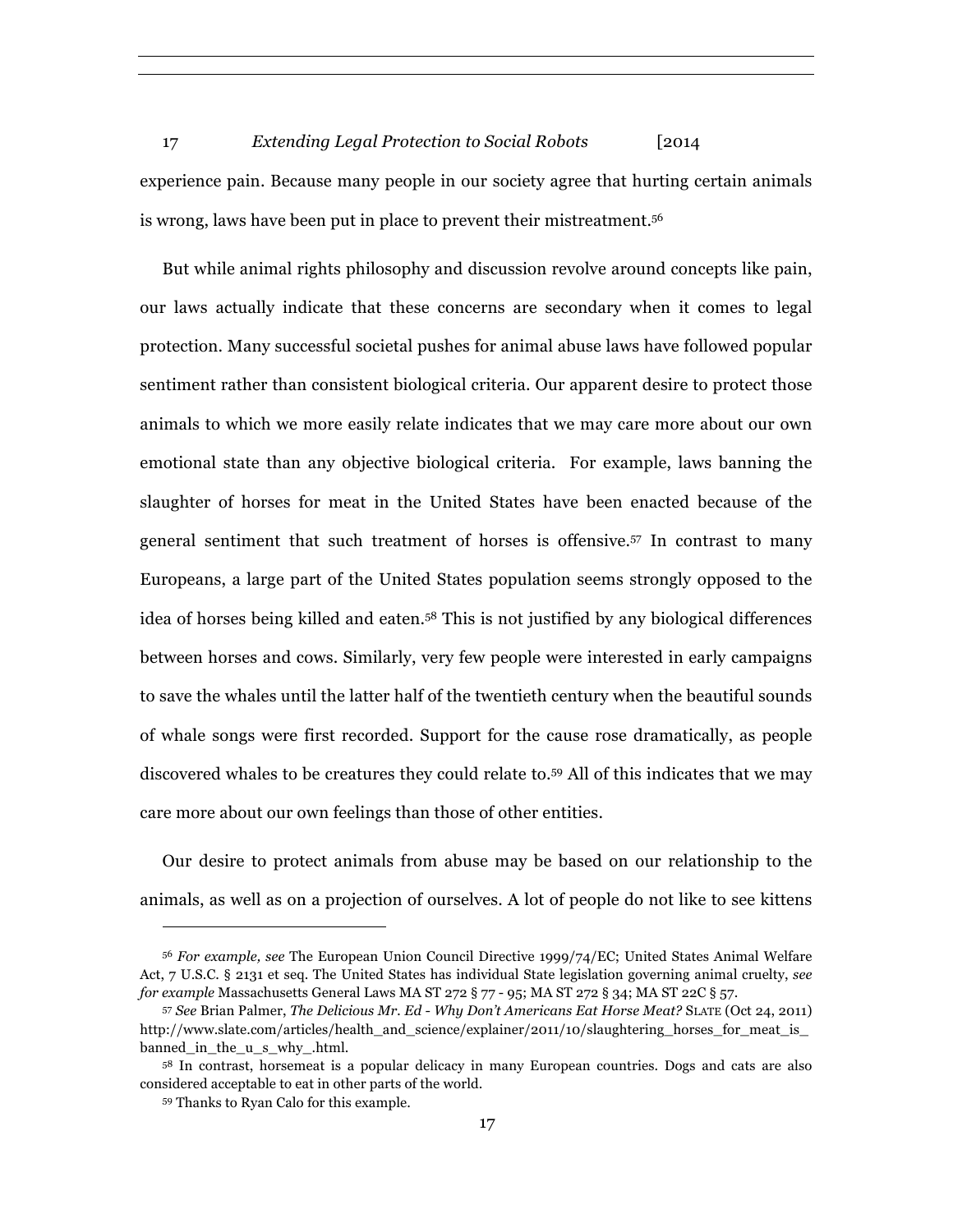18 *Extending Legal Protection to Social Robots* [2014 be held by the tail. It is certainly possible that we feel so strongly about this because of the specific details of kittens' inherent biological pain. But it is also possible that it simply causes us discomfort to see a reaction that we associate with suffering. Our emotional relationship to kittens, plus the strong response of the kitten to being held by the tail, may trigger protective feelings in us that have more to do with anthropomorphism than moral obligation.

However, even if there is general agreement that projecting our emotions onto other things is part of why we protect animals from abusive behavior, many will argue that we should draw the line at something that does not actually "suffer". After all, despite the behavior we display towards them, most of us know that robots are not alive. And while we find differential treatment of animals in the law, the actual discussions surrounding their moral inclusion do not usually consider anthropomorphism to be a justification.<sup>60</sup> Rather, they invoke the experience of pain, or concepts of sentience, consciousness, and the general question of what exactly sets humans apart in a way that is relevant to a morally distinct treatment. Even amongst those who see no difference to humans that is sufficiently relevant to deny animals certain rights, there are likely to be a number of people who draw a moral line at biological criteria.<sup>61</sup> For instance, people in favor of protecting creatures that experience biological pain from abuse may have no moral reason to extend it to anything beyond that. But those unconvinced by popular sentiment towards robots might nevertheless agree with the more practical concept of protecting

<sup>60</sup> Even if it were, one might still oppose the idea that law be based on social sentiment rather than morally consistent criteria.

 $61$  While it is true that someday there may be less of a biological difference between humans and robots, opening rich avenues for debate, this argument does not seem timely for purposes of this discussion.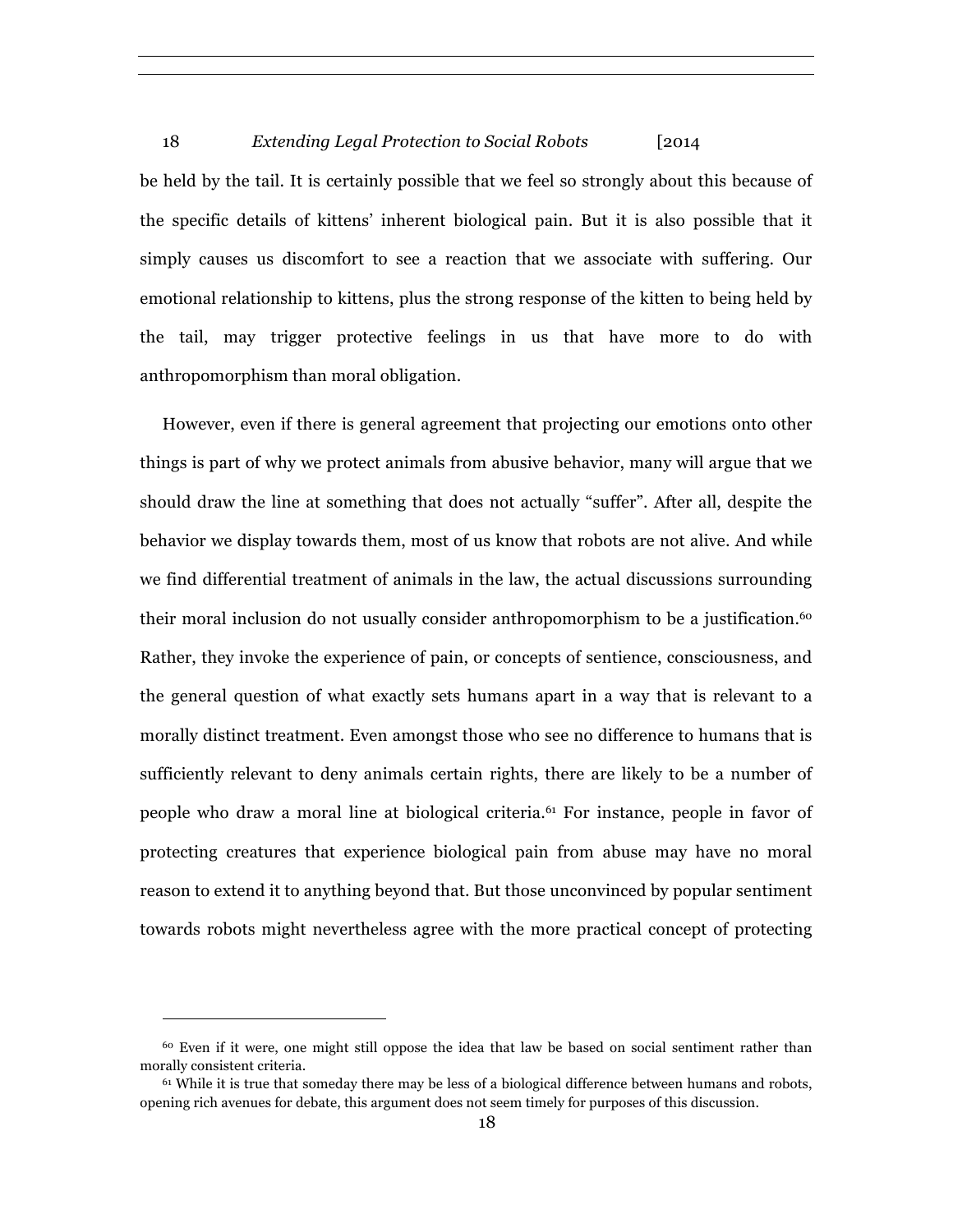19 *Extending Legal Protection to Social Robots* [2014 robots to protect ourselves. As discussed above, we might want to demand protection for social robots in order to discourage behavior that would be harmful in other contexts.

The Kantian philosophical argument for preventing cruelty to animals is that our actions towards non-humans reflect our morality  $-$  if we treat animals in inhumane ways, we become inhumane persons.<sup> $62$ </sup> This logically extends to the treatment of robotic companions. Granting them protection may reinforce behavior in ourselves that we generally regard as morally correct, or at least behavior that makes our cohabitation more agreeable. It may also prevent desensitization towards actual living creatures and protect the empathy we have for each other. It is true that this reason may not map to most people's current understanding of animal abuse laws, but the analogy to Kant's reasoning makes sense.

Whether for psychological reasons of projection onto other entities, moral philosophical concepts, or practical concerns, the regulation of violent behavior towards robotic objects could be structured similarly to the animal abuse laws we already have in place. In terms of practicality, one challenge lies in establishing limiting factors.

In order to pass protective laws, we would ideally come up with a good definition of "social robot". In other words, we would want to delineate normal objects or robots from those that the majority of people feel sufficiently anthropomorphic towards to warrant

l

 $62$  "If a man shoots his dog because the animal is no longer capable of service, he does not fail in his duty to the dog, for the dog cannot judge, but his act is inhuman and damages in himself that humanity which it is his duty to show towards mankind. If he is not to stifle his human feelings, he must practice kindness towards animals, for he who is cruel to animals becomes hard also in his dealings with men." *See* IMMANUEL KANT, LECTURES ON ETHICS, Cambridge University Press, 240 (J.B. Scheewind, ed., 1997).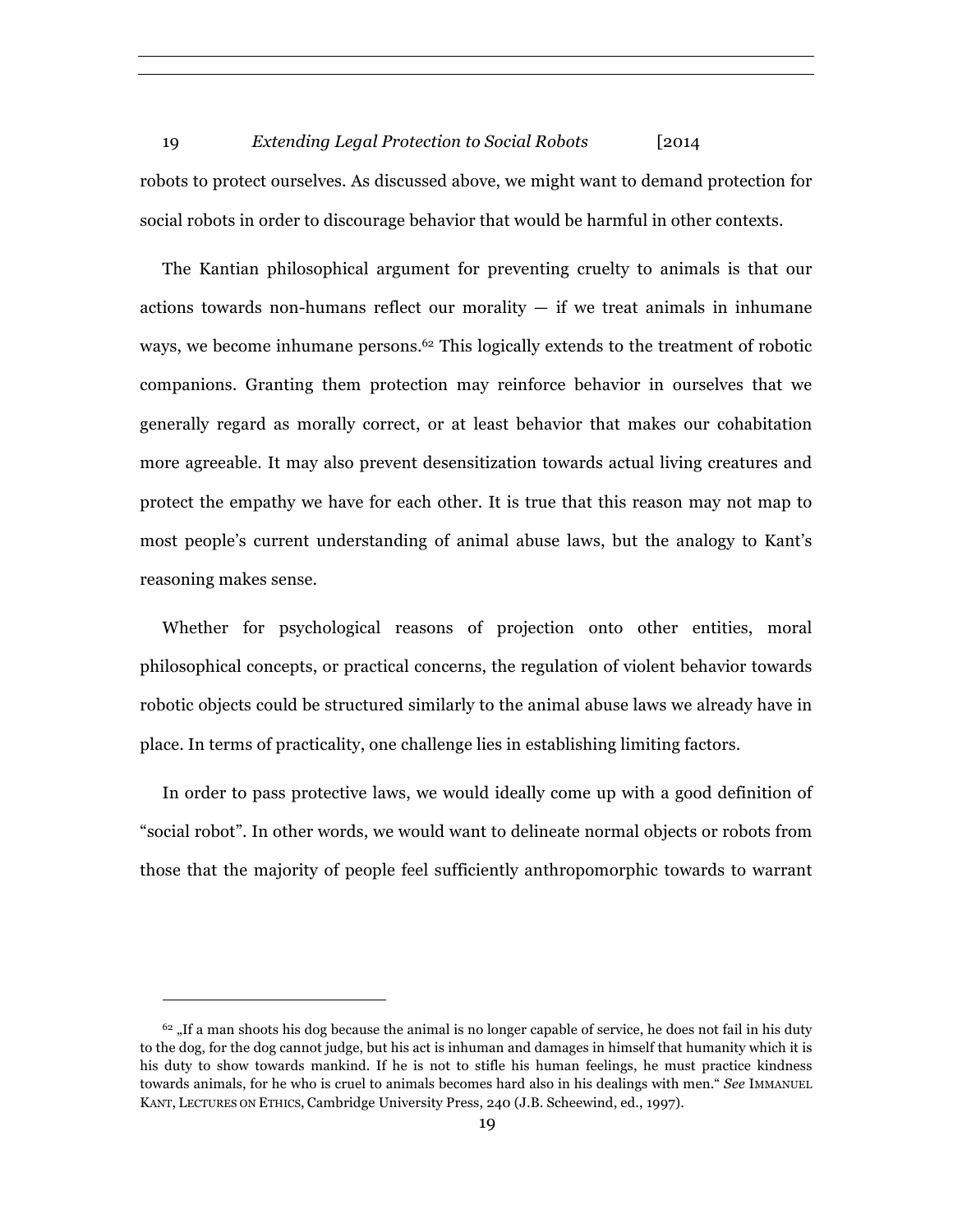special treatment.<sup>63</sup> Depending on relevant factors shown through future research, this definition would be something along the lines of (1) an embodied object with (2) a defined degree of autonomous behavior that is (3) specifically designed to interact with humans on a social level and respond to mistreatment in a lifelike way. This definition will not cover all of the robotic objects that people project onto (for instance the robots that evoke emotional engagement by accident, like the above-mentioned military robots). And it may prove to be overly broad and require tailoring to specific types of programming64 or specific social interactions. 65

We would also have to clearly determine the extent of protection, including what constitutes "mistreatment". Many issues could be resolved analogous to animal abuse laws, but there may be some edge cases, especially in light of changing technology. For example, people's hesitation to switch off a robot<sup>66</sup> may not be a good analogy to terminating an animal's life, or a good enough reason to regulate behavior. The circumstances under which such behavior would cross a line might take into consideration the capabilities of the technology (such as irreversible data loss), or programmed reactions of the robot that would make switching it off emotionally traumatizing to humans. But it probably wouldn't need to fall under a restriction at all. Animals themselves are not protected from being put down, but rather only when ending their lives is deemed cruel and unnecessary given the method or circumstances. Similarly, it would make little sense to give robots a "right to life."

<sup>63</sup> Another option could be to have a law that is triggered by a certain type of behavior or specific level of emotion, rather than the nature of the entity harmed. But to avoid overly broad legislation, it seems helpful to have a guiding definition of social robot for practical purposes of setting a first threshhold.

<sup>64</sup> For example, some social robots are specifically programmed to respond with lifelike pain cues when treated violently, like the Pleo dinosaur.

<sup>65</sup> For example, types of sexual behavior.

<sup>66</sup> *See* Bartneck et al, *supra* note 3.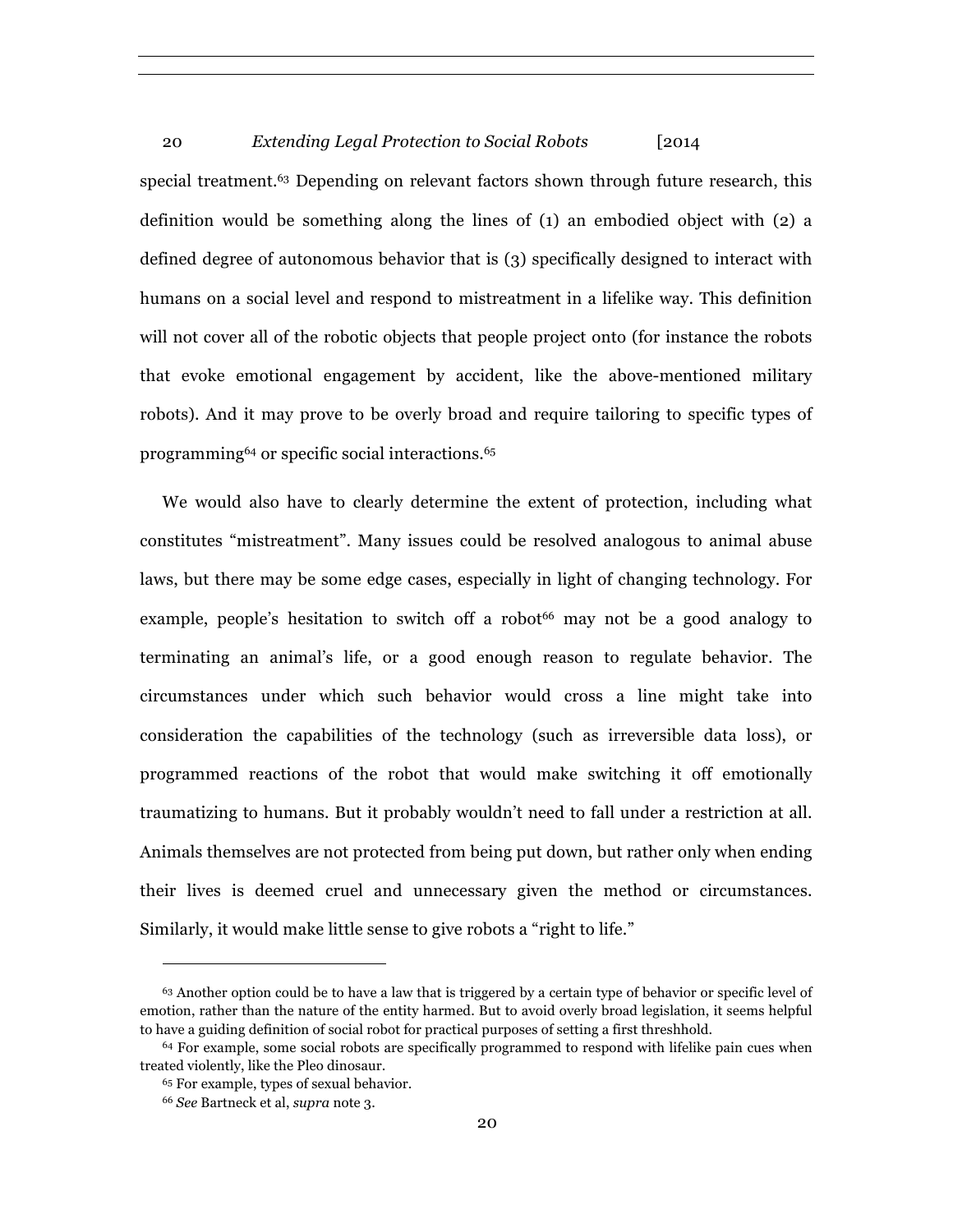The delineations of mistreatment will require consideration, and they may need to reflect both human sentiment and technological capability in specific contexts. They do not, however, constitute preventive hurdles. While it may take some effort to find the right balance, the challenge of drawing such lines is not new to the law. Another thing that is not new to the law is the impact of this legislation on property rights, as explored below.

#### A NOTE ON PROPERTY RIGHTS

When people care about protecting something, there are different ways that the law can address this. One way is by maintaining protection through property rights that are inherent to an owner. For example, the owner of a dog can take legal action against somebody who infringes on the owner's property by abusing the dog. But it is not uncommon for society to enact laws that go beyond personal property rights. Although individual dog owners may be able to protect their dogs from being abused by others, we may want to ensure the abuse protection of all dogs, whether we own them or not. Granting protection to certain animals from being mistreated, and thereby governing the actions of their owners, goes beyond property rights. It goes so far as to restrict other people's property rights, for example by preventing farmers from treating their chickens poorly. As such, creating a legal rule to extend such protection to certain robots warrants an analysis of potential costs.<sup>67</sup> But despite historical discussion over the sanctity of

<sup>67</sup> Restricting property rights can have economic effects, such as reducing the value of the property. In the case of robots, this could influence research & development, or drive it in directions that circumvent the legal rule.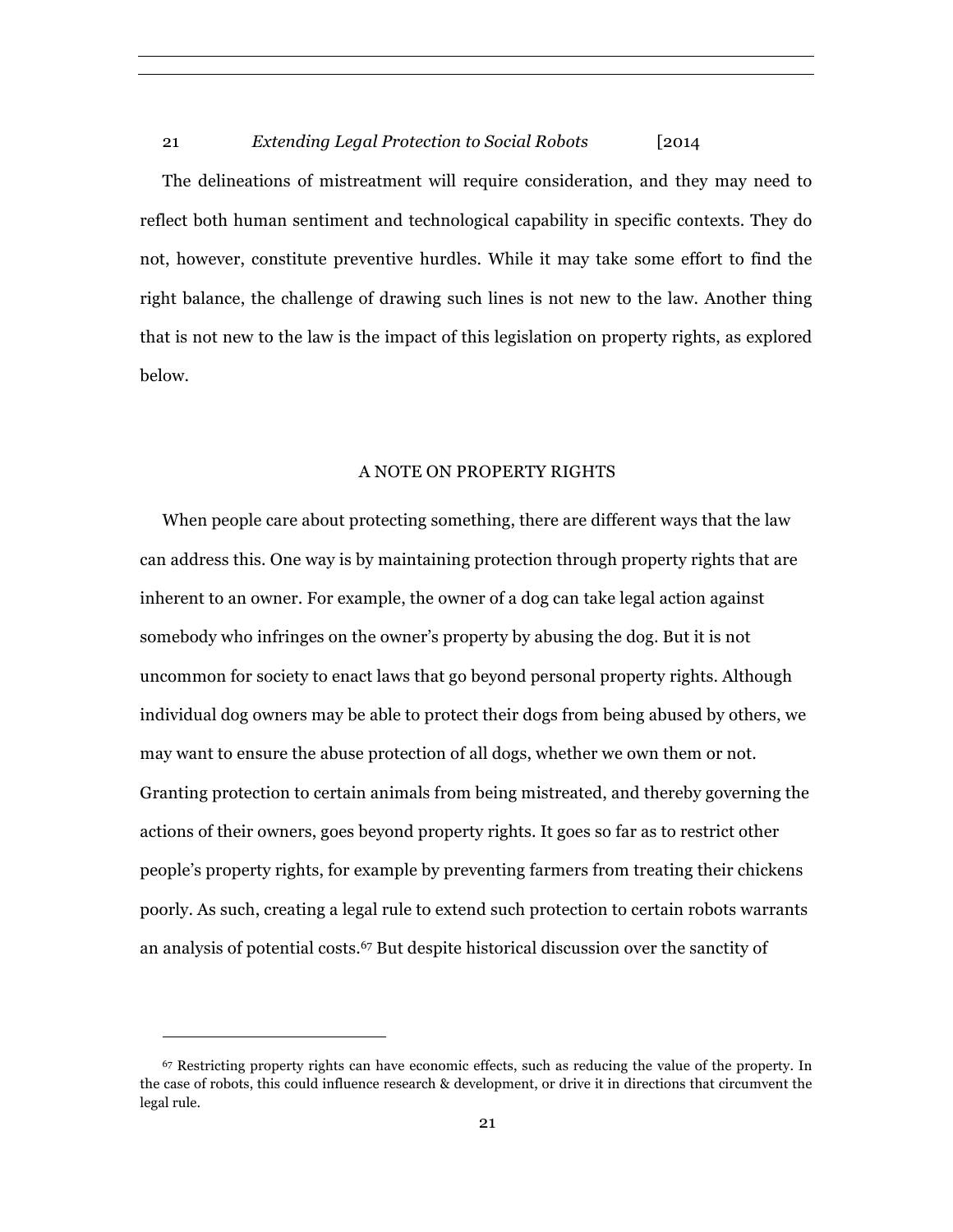22 *Extending Legal Protection to Social Robots* [2014 property rights,68 protective laws that go beyond property rights are fairly common in this day and age. Examples of wider-reaching laws include environmental protection, endangered species preservation, minimum wages, or punishment for child abuse. These laws tend to be enacted when society cares deeply enough about an issue or its effects. The next section explores when this could and should apply to robots.

### WHEN SHOULD WE START PROTECTING ROBOTS?

Whether out of sentiment or to promote socially desirable behavior, some parts of society may sooner or later begin to ask that legal protections be extended to robotic companions. If this happens, politicians and lawmakers will need to deliberate whether it would make sense to accommodate this societal preference.

One view supports granting legal protection to social robots as soon as there is sufficient societal demand. Assuming that our society wants to protect animals regardless of their capacities, because of our personal attachments to them, society may someday also want to protect social robots regardless of their capacities. Humans' moral consideration of robots may simply depend more on our own feelings than on any societal effects or inherent qualities built into robots. Catering to this preference views the purpose of law as a social contract. We construct behavioral rules that most of us agree on, and we hold everyone to the agreement. In theory, the interest of the majority prevails in democratic societies, and the law is tailored to reflect social norms and preferences. If this is the purpose of the legal system, then societal desire for robot

<sup>68</sup> *See, for example,* Gerald Friedman, *The Sanctity of Property in American History*, PERI WORKING PAPER NO. 14 (2001).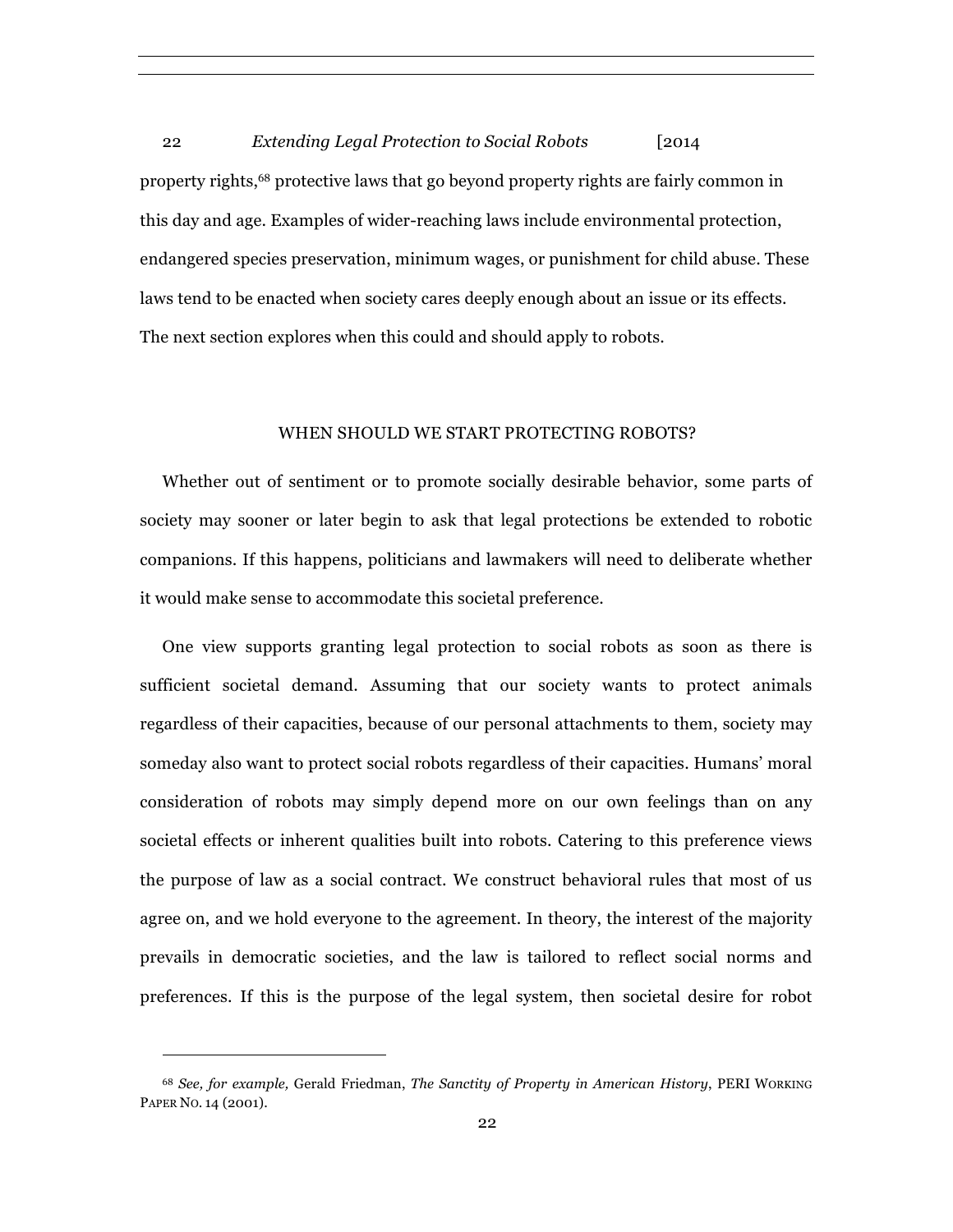23 *Extending Legal Protection to Social Robots* [2014 protection should be taken into account and translated to law as soon as the majority calls for it. Whether or not one believes that the majority always makes the best decisions for society, and even if one believes in a natural rights theory of higher truth, there are pragmatic reasons to accommodate societal preferences. Legislatively ignoring that people feel strongly about an issue can lead to discontent and even a lack of compliance with the law.

Ideally, however, social sentiment and political push would be based on an understanding of the actual effects of anthropomorphism and driven by well-founded concern for societal welfare. Law can also be used to govern behavior for the greater good of society and have a positive influence on people's preferences, rather than the other way around. In this case, the question of when we should extend legal protections to social robots depends on whether we find evidence that our behavior towards robots translates to other contexts. As mentioned above, if lifelike and alive is subconsciously muddled, then treating certain robots in a violent way could desensitize actors towards treating living things similarly. If research conclusively establishes such effects, then this chapter advocates consideration of extending animal abuse laws to certain types of robots.

While it seems likely that people will increasingly develop strong attachments to robotic companions, the question of whether we should legally protect them is by no means simple. Further research will be important in helping to confirm or debunk our hunches. But in any case, as technology widens the gap between social robots and toasters, it seems timely to begin thinking about the societal implications of anthropomorphism.